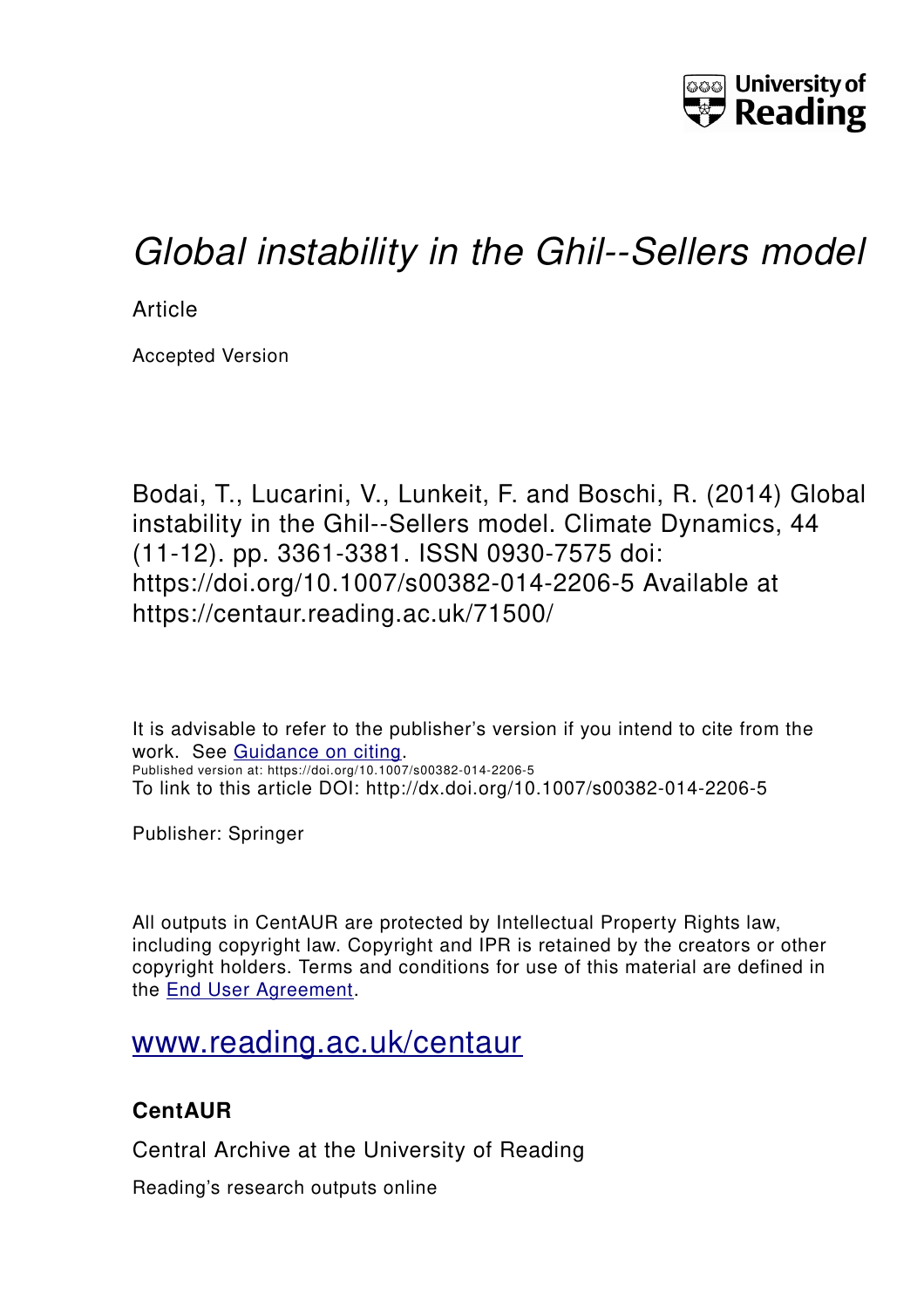### Global instability in the Ghil-Sellers model

T. Bódai · V. Lucarini · F. Lunkeit · R. Boschi

the date of receipt and acceptance should be inserted later

Abstract The Ghil-Sellers model, a diffusive one-dimensional that a maximum of the temperature gradient is realized at energy balance model of Earth's climate, features – for a considerable range of the parameter descriptive of the intensity of the incoming radiation – two stable climate states (a warm one, taken to represent the present-day climate at the appropriate solar strength, and a cold one representative of snowball conditions), where the bistability results from the celebrated ice-albedo feedback. The unstable solution is obtained and characterized in this paper. We find such unstable states by applying for the first time in a geophysical context the so-called edge tracking method that has been used for studying multiple coexisting states in shear flows. This method has a great potential for studying the global instabilities in multistable systems, and for providing crucial information on the possibility of transitions when forcing is present. We examine robustness, efficiency, and accuracy properties of the edge tracking algorithm. We find that the procedure is the most efficient when taking a single bisection per cycle. Due to the strong diffusivity of the system trajectories of transient dynamics, initialized between the stable states with respect to the mean temperature, are confined to the heteroclininc trajectory, one which connects the fixed unstable and stable states, after relatively short transient times. This constraint dictates a functional relationship between observables. We characterize such a relationship between the global average temperature and a descriptor of nonequilibrium thermodynamics, the large scale temperature gradient between low and high latitudes. We find

V. Lucarini Department of Mathematics and Statistics, University of Reading, Reading, UK E-mail: valerio.lucarini@uni-hamburg.de

the same value of the average temperature, about 270 K, largely independent of the strength of incoming solar radiation. Due to this maximum, a transient increase and nonmonotonic evolution of the temperature gradient is possible and not untypical. We also examine the structural properties of the system defined by bifurcation diagrams describing the equilibria depending on a system parameter of interest, here the solar strength. We construct new bifurcation diagrams in terms of quantities relevant for describing the thermodynamic disequilibrium, such as the temperature gradient and the material entropy production due to heat transport. We compare our results for the EBM to results for the intermediate complexity GCM PlaSim and find an interesting qualitative agreement.

Keywords edge tracking  $\cdot$  global instability  $\cdot$  tipping point  $\cdot$ nonequilibrium thermodynamics · energy balance model

#### 1 Introduction

In systems possessing multiple steady states, external perturbations can induce transition from one state to another. Near tipping points, small perturbations can cause large variations in the statistical properties of the system. The understanding of the properties of multistable systems and of the mechanisms behind the transitions between the various co-existing steady states is an emerging field of interest in many mathematical, natural science, and engineering contexts.

Recently many climate-related potentially multistable systems have been identified (Lenton et al, 2008). For example, a general circulation model (GCM) of an Earth-like model planet has been found, under e.g. present day solar forcing conditions, to feature bistability with a snowball cold state coexisting with a mostly snow-free warm state (Lucarini et al, 2010; Fraedrich, 2012; Bordi et al, 2013; Boschi

T. Bodai, V. Lucarini, F. Lunkeit, R. Boschi ´ KlimaCampus, Meteorological Institute, University of Hamburg, Hamburg, Germany E-mail: tamas.bodai@uni-hamburg.de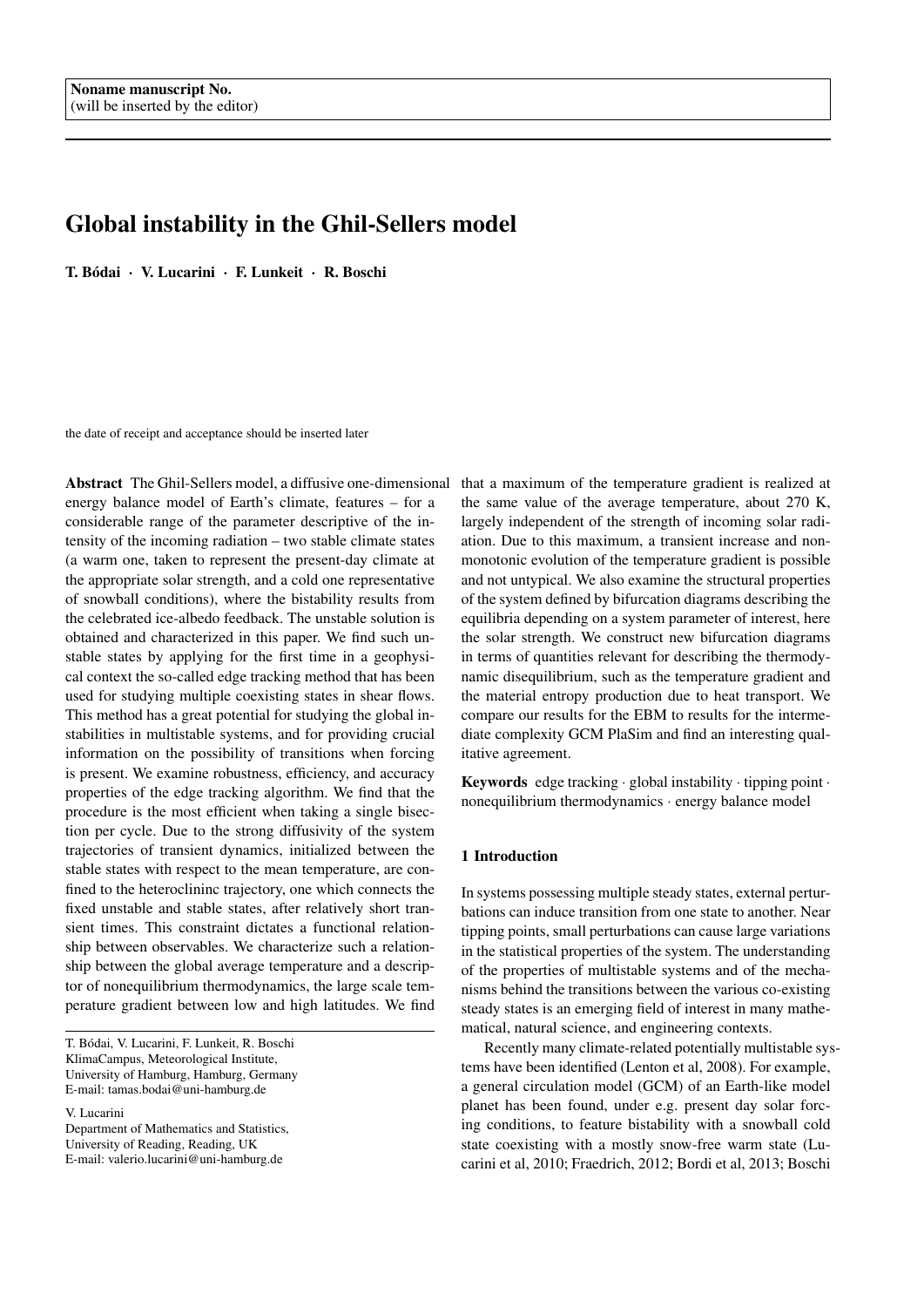et al, 2013). The physical mechanism responsible for such a snowball/snow-free bistability is the well-known ice-albedo positive feedback. This mechanism was singled out by Budyko (1969) and Sellers (1969) when studying energy balance models (EBM). It has been suggested (Hoffman et al, 1998) that a snowball state is likely to have been realized by Earth's climate in the Neoproterozoic, when for millions of years data suggests a lack of biological activity in the ocean surface waters.

A multi- or (for this discussion) bistable autonomous system has also at least one unstable state, which lies inbetween the stable ones. This unstable state is embedded in the boundary of the basins of attraction to the two stable states. Initial states that fall on the basin boundary, which is a zero probability measure set, are attracted to the unstable state along its stable manifold. The latter is in fact identical to the basin boundary. Being subject to smoothness properties of the governing equations, the unstable state is constituted most typically by a time-invariant saddle set (Tél and Gruiz, 2006).

Based on this argument, in all climate models where a bistability has been found there has to be an unstable state intermediate to the stable ones. Therefore, in the event of transition a perturbed orbit should closely visit the unstable state of the unperturbed autonomous system, and so it is expected that the unstable state leaves a fingerprint on the dynamics of the perturbed nonautonomous system. In particular, while small scale instabilities of the perturbed system are associated with the chaotic stable states of the autonomous system, the properties of the unstable state will be reflected in the large scale or global instabilities of the system.

We can distinguish between three types of transition scenarios in association with three types of forcing scenarios. One type of forcing is achieved by the slow change of a system parameter  $\lambda$  in comparison with the characteristic time scales of the system. Starting from a parameter value that allows for bistability (e.g. the present day solar forcing considering Earth's climate), the slow change (decrease) of it gradually reduces the measure of the basin of attraction of the current (warm) stable state to zero. At such a critical value,  $\lambda_c$ , the system switches or tips abruptly to the other only remaining stable state. Hence, such a critical state of a system is referred to as a tipping point. Climate related tipping scenarios of so-called 'tipping elements' are listed by Lenton et al (2008). The central question in this context is if there is a way to predict the imminence of transition, possibly early on, and possibly even without having an accurate model of the system. The goal is to identify an effect in terms of an observable, called a precursor, which effect is universal to a large class of transition scenarios. Candidates include the increased autocorrelation time (Dakos et al, 2008), the increased variance (Ditlevsen and Johnsen, 2010), or the change of sign of the shape parameter

of the extreme value distribution of some physical observable (Faranda et al, 2012). The proximity of tipping may also be predicted by nonlinear softening (Sieber and Thompson, 2012). The relevance of the unstable solution to tipping is established by the fact that at that point  $(\lambda_c)$  the branches of the bifurcation diagram belonging to the stable and unstable solutions 'merge', as the basin boundary, in which the saddle set is embedded, shrinks onto the attractor. That is, the unstable state which is closely visited in the course of a transition is the one belonging to the critical parameter value  $\lambda_c$ . Such a transition has been referred to as B-tipping recently (Ashwin et al, 2012). The nonautonomous dynamics with a quasistatically changing forcing is essentially governed by the structural properties of the autonomous system, which is defined by the bifurcation diagram, i.e., the dependence of the equilibrium states on a chosen parameter, which also implies the sensitivity to a small change of that parameter.

A second forcing scenario is different from the first one in that the rate of change of the parameter can be comparable or faster than the unperturbed evolution. In larger than one degree-of-freedom systems this can bring about a transition for smaller changes of the parameter value  $\lambda$  than that is needed with very slow forcing (approximately  $\lambda_c - \lambda$ ). This is called a rate-induced transition, or R-tipping in short (Ashwin et al, 2012).

Third, processes that may be described by some stochastic or chaotic deterministic systems are seen as external perturbations when they are not the main process of interest. These perturbations have a fluctuating nature, in contrast with the first two types. The probability density and frequency spectrum are two basic descriptors of fluctuating processes. A powerful theory of stochastic dynamical systems exists for weak Gaussian white noise perturbations (Freidlin and Wentzell, 1984), by which e.g. the mean escape time from a basin can be calculated. A central element of the theory is a quasipotential, determined by the autonomous system, but it characterizes the steady state probability distribution of the perturbed system. It provides an intuitive picture insomuch that the unstable invariant set turns out to be situated on top of a potential barrier between the two attractors. More recently escapes from such a basin or potential well are called a noise-induced or N-tipping (Ashwin et al, 2012). However, even in the weak noise limit it is possible to have frequent transitions between two basins, so that the unstable set of the autonomous system is frequently visited. When this set is chaotic, the perturbed dynamics becomes chaotic, which is the much studied phenomenon of noiseinduced chaos (Iansiti et al, 1985; Tél et al, 2008; Lai and Tél, 2011). This situation can be generalized in two ways. First, one can consider stronger perturbations (Bódai et al, 2011), second, the perturbations can have complex variability (e.g. deterministic chaos versus red noise). Also in these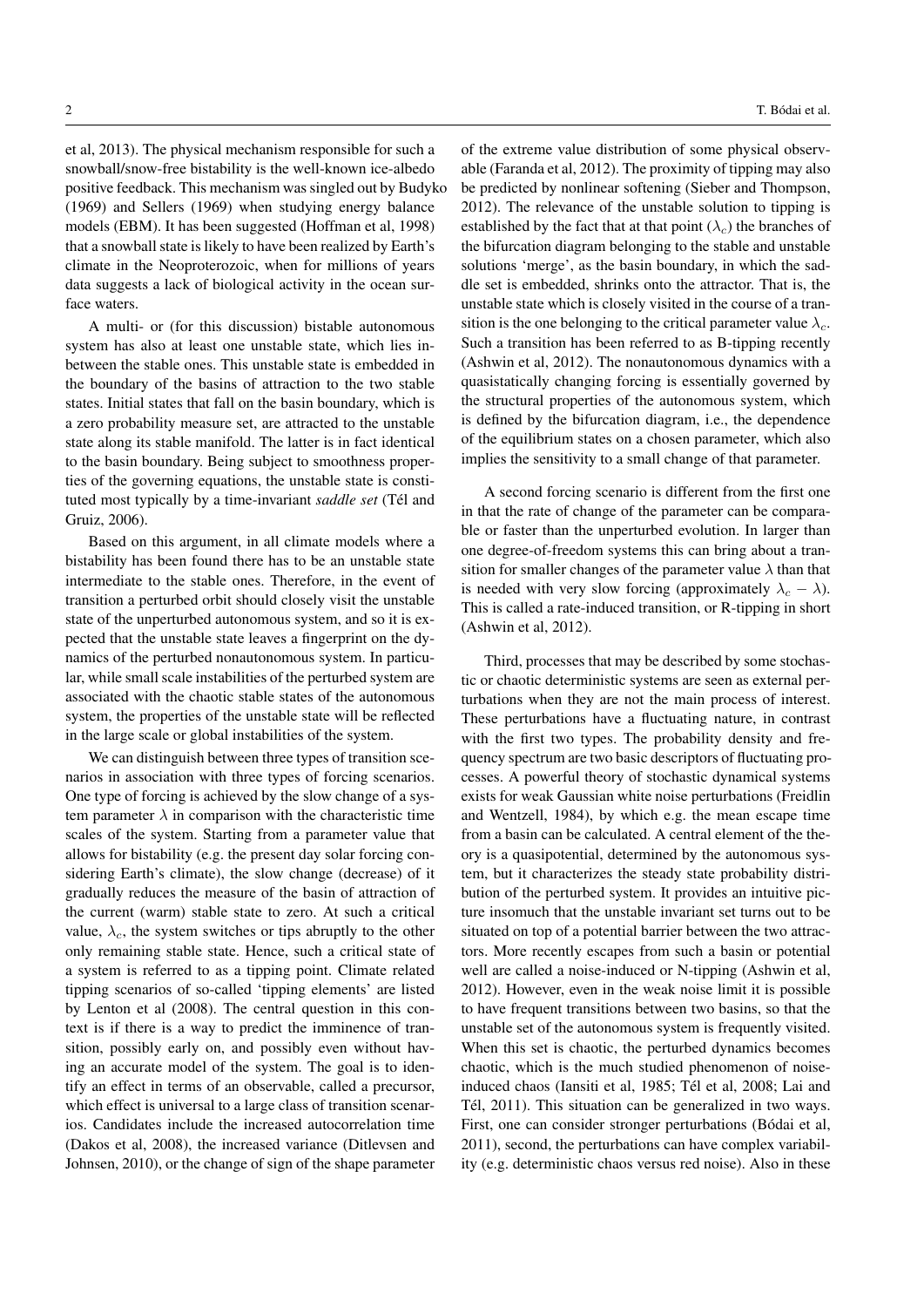more general situations it is expected that the unstable set influences the perturbed dynamics.

In summary, exploring the unstable solutions of a system may substantially contribute to the understanding of its general behavior since they are the key for large scale and global instabilities. In addition, not only the structural properties but also the transient dynamics related to the unstable solutions needs to be analyzed.

Numerical experiments with complex climate models have so far focused on the coexisting stable climates, which are typically time-dependent – presumably chaotic – system states even without external forcing, and on transitions between them upon introducing some forcing (Marotzke and Botzet, 2007; Voigt and Marotzke, 2010; Pierrehumbert et al, 2011; Pierrehumbert, 2005). For example, recent transition experiments with a GCM the Planet Simulator (PlaSim) (Lucarini et al, 2010; Boschi et al, 2013) indicated that thermodynamical properties (Lucarini, 2009b) are useful descriptors of the structural properties of the bistable system. The material entropy production, a quantity that measures how 'far' the system is from thermodynamic equilibrium, can tell apart the warm and cold states much more firmly than the global thermodynamic properties like the average temperature. However, the analysis of unstable climates that separate two stable climates has been limited to *time-independent* examples e.g. in a simple energy balance model (Ghil, 1976) and a more complex model of the 3D ocean circulation coupled to an EBM representing the atmosphere (Dijkstra and Weijer, 2005). In both of these examples the problem of numerically approximating the unstable solution in gridpoints reduces to finding a fixed point of a high-dimensional dynamical system by solving a system of algebraic equations. The latter analysis by Dijkstra and Weijer (2005), furthermore, involves a technique to determine the dependence of the solution on a system parameter, including situations when the solution changes stability at a certain parameter value (Dijkstra, 2005; Dijkstra et al, 2014). The reason for this limitation in the analysis is that so far no-one has attempted to search for more realistic time-dependent unstable climates in more complex models.

Ghil (1976) studied a Sellers-type one-dimensional (1d) diffusive energy balance model, which we refer to as the Ghil-Sellers model. He solved the appropriate boundary value problem and found three coexisting climates, and thereupon carried out a stability analysis of these climate states. Ghil determined that an equilibrium state is stable/unstable when the sign of a solution component of a certain initial value problem derived from the EBM is negative/positive, which sign always corresponds to that of the first eigenvalue of the linearized evolution equation. However, the eigenvalue itself, which gives the main time scale<sup>1</sup> of the unstable transient process, is not determined by this procedure. The classical method of doing that, by solving a boundary value problem, is also detailed by Ghil.

We note that beside the heuristic argument above for the existence of an unstable state in a bistable system based on the concept of the basin boundary, there is a rigorous proof concerning autonomous dissipative 'gradient systems', i.e., those in which time-independent forces have a potential: the mountain pass theorem (Jabri, 2003). Asymptotic solutions of such systems, including infinite-dimensional ones, are time-independent. The existence of a potential in case of the Ghil-Sellers model was demonstrated by Ghil (1976) through providing a variational formulation of the problem. In autonomous systems where not all forces are potential, the steady states may be time-dependent. When such a system is bistable, the Freidlin-Wentzell (1984) theory defines a quasipotential, with which the mountain pass theorem can still be applied. In case of *non*autonomous bistable systems we can retain our heuristic argument. However, the unstable saddle set and its stable manifold (the basin boundary) is not time-invariant, and it can be defined in a *pullback* sense (Bódai et al, 2013).

In more complex models like GCMs the unstable states can be expected to be high-dimensional chaotic sets, implying *time-dependent* steady states. In a finite window of time the evolution of the unstable state can be posed, in principle, as the solution of a boundary value problem, for which the initial and final states are prescribed (besides spatial boundary conditions). In order for a boundary value problem solver algorithm to converge to a solution, it is necessary that the prescribed initial and final states belong to the time-dependent unstable set. Providing such states is not a trivial task; and we believe that in general it is not even possible. To track down the possibly complicated unstable climates in various models, we intend to use a very different approach. We bracket the boundary of the two basins by two numerical trajectories, one in each basin, which are reinitialized to closely bracket the boundary again once diverged from it (and each other) to an unsatisfactory degree. This approach, called 'edge tracking,' has been proposed and successfully applied by Eckhardt and coworkers (Skufca et al, 2006; Schneider et al, 2008; Schneider and Eckhardt, 2009) to track unstable solutions, or 'edge states', of shear flow problems, such as pipe flow, plane-Couette flow, and plane-Poisulle flow, where the stable laminar flow can coexist with chaotic – and depending on the problem – stable or transiently turbulent flows. The edge tracking technique, conveniently, in contrast with the above mentioned alternative approach by solving a boundary value problem, does not require guess values on the un-

<sup>1</sup> In our case the eigenvalue equals the escape rate, which latter is the reciprocal of the average life time in some neighborhood of the unstable state (Lai and Tél, 2011).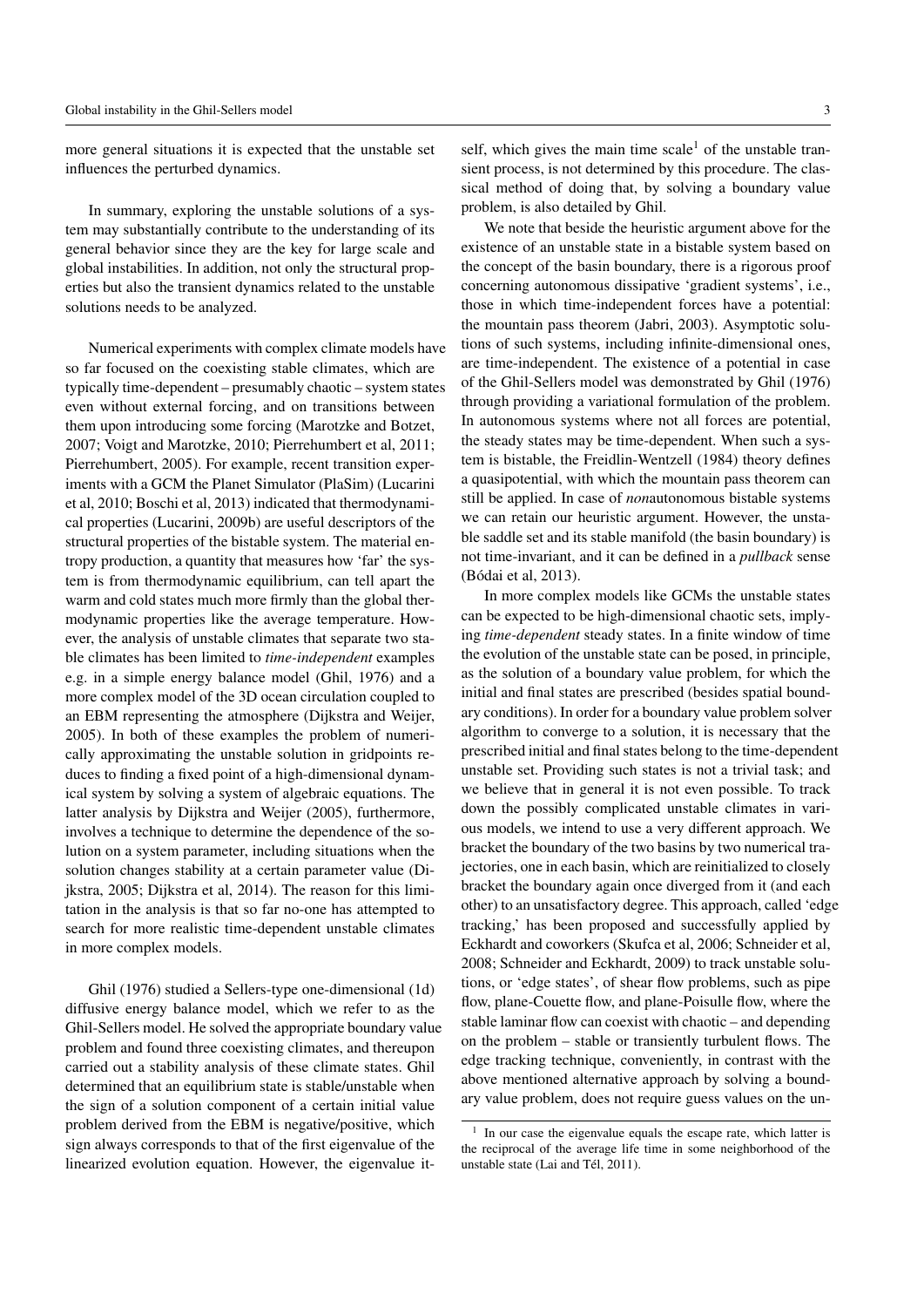stable set, the edge state, but it can be initialized by the relatively easily obtainable stable steady states.

Before applying edge tracking to a complex climate model, the present study illustrates the methodology and its potential value utilizing the 1d Ghil-Sellers EBM. This model has been extensively studied before (Ghil, 1976; North et al, 1981) and meets the necessary requirement by exhibiting bistability. We note that, in principle, the edge tracking algorithm may be applied to a zero-dimensional (0d) EBM as a 'proof of concept' in the context of geophysical phenomena. However, the unstable equilibrium in that case is an overly simple object, a fixed point in a one-dimensional phase space, at the peak of a potential barrier, and so the application of the new method would yield rather limited insight. Furthermore, insightful thermodynamic nonequilibrium properties are not resolved by the 0d EBM either. In the direction of a higher-dimensional phase space where more complicated dynamical behavior is possible and thermodynamic disequilibrium is also represented, we favor a 1d EBM.

In this paper we also present a characterization of the structural properties of the Ghil-Sellers 1d EBM in the full range of bistability varying the solar strength, complete with the unstable branch of the bifurcation diagrams, in terms of thermodynamic quantities. Besides the average temperature, which is the subject of classical studies, we also consider quantities in association with thermodynamic disequilibrium, such as e.g. meridional heat transport, temperature gradients, or the material entropy production. We also characterize the transition from the unstable state to the stable ones resulting from infinitesimal perturbations of the unstable state, again in the full range of bistability, and again in terms of both the average and the nonequilibrium thermodynamics. This transition is governed by a heteroclinic orbit of the system, and it is associated with a constitutive relationship between the average and nonequilibrium thermodynamical properties. This relationship is found to depend only slightly on the solar strength, and e.g. the temperature contrast achieves a maximum at 270 K, when approximately half of the globe is snow-covered.

The paper is organized as follows: Section 2 summarizes the main characteristics of the 1d Ghil-Sellers EBM utilized for our study. Section 3 introduces the edge tracking algorithm to explore the unstable solutions. In Sec. 4 results concerning the structural properties and the transient dynamics related to the unstable solutions are presented. In Sec. 5 we close the paper with discussion and an outlook.

#### 2 The Ghil-Sellers one-dimensional energy balance climate model

We adopt the Sellers-type one-dimensional energy balance model studied by Ghil (1976). The only resolved spatial

variable is the latitude  $\phi \in [-\pi/2, \pi/2]$ . The major processes considered by the zonally symmetric model are: radiation and meridional transport of heat. The latter process, facilitated by cyclonic eddies, is modeled in a crude way as a diffusive process, where a diffusion coefficient parametrizes the unresolved fluid dynamics. The model equation is essentially a forced heat equation for the zonal-average 'air' temperature  $T$  extrapolated to the sea level, written in a spherical coordinate system, for which a new variable  $x = 2\phi/\pi \in$  $[-1, 1]$  is introduced:

$$
c(x)T_t = \left(\frac{2}{\pi}\right)^2 \frac{1}{\cos(\pi x/2)} [\cos(\pi x/2)k(x,T)T_x]_x + \mu Q(x)[1 - \alpha(x,T)] - \sigma T^4 [1 - m \tanh(c_3 T^6)],
$$
 (1)

with boundary and initial conditions:

$$
T_x(-1,t) = T_x(1,t) = 0, \quad T(x,0) = T_0(x). \tag{2}
$$

The subscript e.g. in  $T_x$  designates differentiation with respect to the variable  $x$ . The left hand side of Eq. (1) represents the tendency, i.e., the rate of change, of the zonally averaged energy with  $c(x)$  being the effective heat capacity of the atmosphere, land, and ocean per unit surface area at  $x$ . The model is symmetric to the Equator.

The first term on the right hand side (RHS) represents the meridional heat transport which is modeled by a Fourierlike law, so that it is proportional to the gradient  $T_x$ . Parameter  $k$  is a combined diffusion coefficient depending on  $x$  and T:

$$
k(x,T) = k_1(x) + k_2(x)g(T),
$$
 with (3)

$$
g(T) = c_4/T^2 \exp(-c_5/T). \tag{4}
$$

Here,  $k_1$  and  $k_2$  are eddy diffusivities for sensible and latent heat, respectively; and the form of  $g(T)$  is empirically constructed on the basis of the thermodynamics of moist air (Berry et al, 1945).

The model is forced by heat absorption due to shortwave solar irradiation (second term on the RHS) and by the heat loss to space by long-wave emission (third term). The solar forcing is controlled by the solar irradiance Q and the albedo  $\alpha$ . The long-wave radiation is represented by Boltzmann's law, modulated by the green house effect being represented by a plausible decreasing function of the temperature (in square brackets).

We can modulate the incoming solar radiation by changing the parameter  $\mu$ . The present day conditions are realized when  $\mu = 1$ .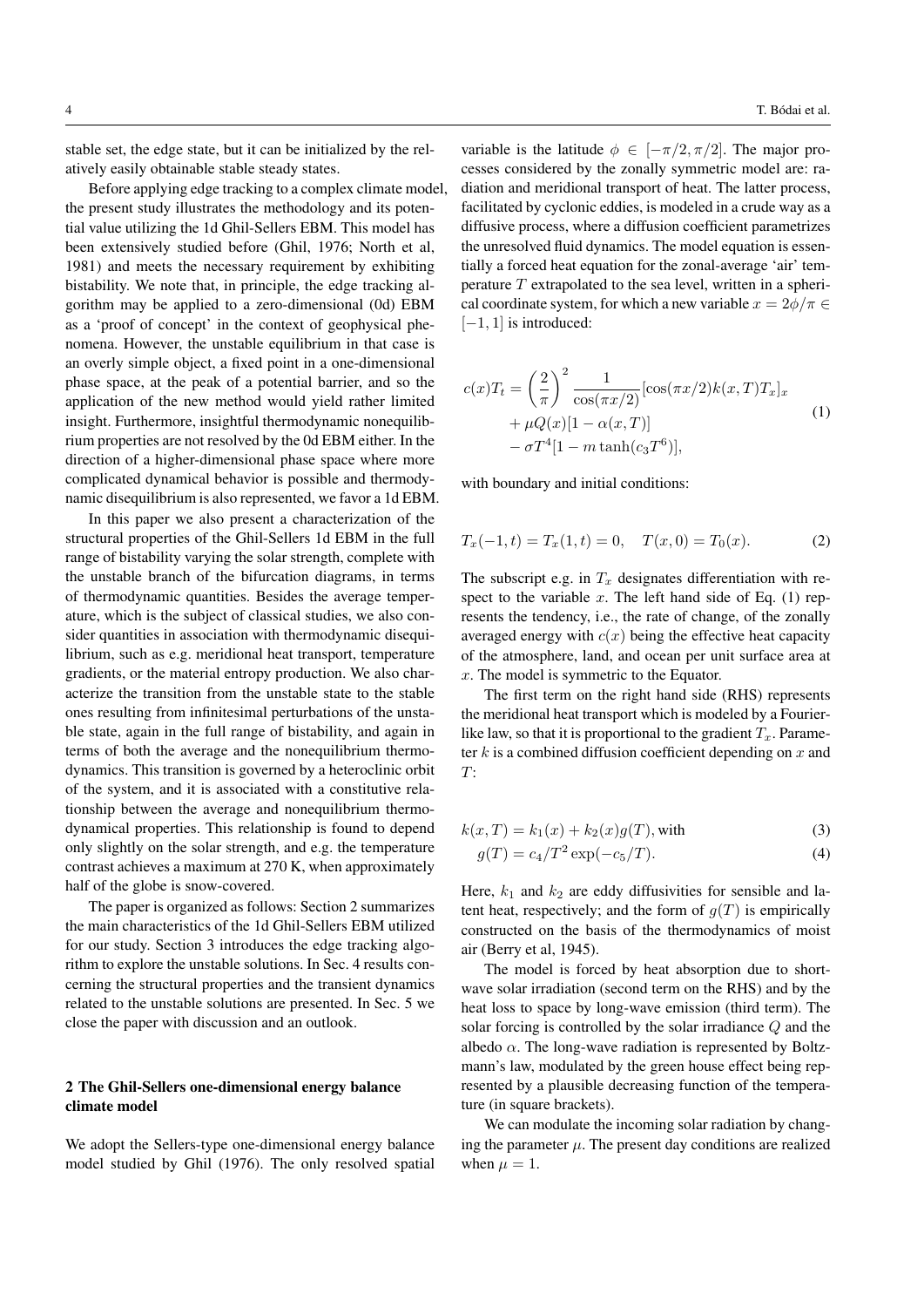The following formulation of the latitude- and temperaturedependence of the albedo, including upper and lower cutoffs, defines the intensity of the ice-albedo feedback and is compatible with bistability:

$$
\alpha(x,T) = \{b(x) - c_1[T_m + \min(T - c_2 z(x) - T_m, 0)]\}_c, (5)
$$

where the subscript  $\{\cdot\}_c$  means a cutoff, described by a generic quantity  $h$  as follows:

$$
h_c = \begin{cases} h_{min}, & h \leq h_{min} \\ h, & h_{min} < h < h_{max} \\ h_{max}, & h_{max} \leq h \end{cases}
$$
 (6)

In Eq. (5)  $c_2z(x)$  gives the difference between sea-level and zonally-averaged ground-level temperatures, and  $b(x)$  is a temperature-independent component of the zonally-averaged albedo, describing the variation of the albedo with respect to the latitude only when the ground temperature exceeds  $T_m$ , in which case the ground is completely snow free.

Further details on the origin and interpretation of terms of the model can be found in (Ghil, 1976) and references therein. In particular, Dwyer and Pettersen (1973) give an outline of a systematic derivation of the model. Empirical data for one hemisphere is adapted from (Ghil, 1976), such as values of the empirical functions,  $c(x)$ ,  $Q(x)$ ,  $b(x)$ ,  $z(x)$ ,  $k_1(x)$ ,  $k_2(x)$ , at discrete latitudes, and empirical constants,  $c_1, ..., c_3, \sigma, m, T_m$ . A numerical code written in MATLAB is publicly available on Mathworks' File Exchange website<sup>2</sup>. (This code should be straightforwardly 'portable', as a manual effort, to freewares such as Octave or Scilab.) Note that we use a new value  $b(\phi = 85^{\circ}) = 2.912$  as a correction for a likely typographical error in (Ghil, 1976). We found agreement with Ghil's solutions selecting this value, whereas the value reported in the paper leads to somewhat different temperature profiles. We also omit a redundant  $10^3$ factor of  $c_4$  given in the same paper.

With the original  $\alpha_{max} = 0.85$  we have been able to reproduce, very satisfactorily to a visual inspection, e.g. the temperature profiles shown by Fig. 3(a) of (Ghil, 1976) and the bifurcation diagram shown by Fig. 10.6 of (Ghil and Childress, 1987). We note that to be able to reproduce the bifurcation diagram featuring the complete range of bistability, it was necessary to eliminate negative values of  $k_2$ , because with them k itself becomes negative for about  $\mu >$ 1.03, which violates the second law of Thermodynamics. We used the following new values before inter- and extrapolation to the computational gridpoints:  $k_2(\phi = 15) = 2$ . 10<sup>-3</sup> and  $k_2(\phi = 5) = 10^{-3}$ . We have checked that for  $\mu$  < 1.03 (when the original negative  $k_2$  values do not make the numerics unstable) the original and modified models yield very closely matching results. In the present study, however, we apply  $\alpha_{max} = 0.6$ , with which the range of bistability is greatly reduced and the temperatures in the snowball conditions are substantially higher, yielding closer correspondence to the more realistic results produced by PlaSim shown by Fig. 1 of (Lucarini et al, 2010). Also in this case we applied the new values for  $k_2$  specified above.

Similarly to the original model studied by Ghil, for  $\mu =$ 1 the modified model too has three equilibrium solutions in the range of physical interest, say  $200 < \lim_{t \to \infty} T(x, t) <$ 310, two of which are stable,  $T_W(x)$  and  $T_C(x)$ , and an intermediate solution being unstable,  $T_U(x)$ . These are shown in Fig. 1, accompanied by corresponding albedo and heat 'flux' or (specific) heat transport rate profiles. The latter is defined<sup>3</sup> as:  $j = -\cos(\phi)kT_{\phi}$ .

#### 3 Methodology

#### 3.1 Model reduction

The 1d EBM resolves the temperature and so meridional heat transport as functions of latitude, which makes it an infinite degree-of-freedom (DOF) dynamical system. Since we are interested in nonequilibrium thermodynamics in association with heat transport, we would like to define a simple global measure of it for the purpose of analysis. We achieve this essentially by coarsegraining, in order to arrive at a finite DOF model. This is a top-down approach to diagnosing complex models, as proposed by Lucarini et al (2011), or to creating a climate model hierarchy, described in detail by Ghil (2001) and Saltzman (2002).

An extreme form of coarsegraining of this system would eliminate the spatial dependence by global averaging. This would lead to the much studied 0d EBMs. A less extreme form of coarsegraining could be achieved by averaging separately over high and low latitudes. This is a common practice in order to establish a minimal model that is capable of resolving global transport properties. A paradigmatic example of this, as a product of a bottom-up approach, is Stommel's box model of the thermohaline circulation of the oceans (Stommel, 1961; Dijkstra, 2005). This conceptual model involves variables representing the average temperature and

<sup>2</sup> http://www.mathworks.co.uk/matlabcentral/fileexchange/46391 gsebm

<sup>&</sup>lt;sup>3</sup> Equation (1) can be rewritten concisely in the form  $cT_t$  =  $-j_{\phi}/\cos(\phi) + F$ , with F comprising the radiative forcing terms; and  $j = J/(A/2)$ , where  $J = H2\pi \cos \phi Rq$  is the integrated meridional heat transport in [Watts] at some latitude, and A, R are respectively the surface and the radius of the globe.  $J$  is a surface integral of the (actual) meridional heat flux across a vertical surface of height  $H$ , stretching the complete latitude circle, which integral was expressed above as the product of the surface and the vertically averaged flux  $q = -kT_p/R$ . The vertically averaged thermal diffusivity  $k^*$  is measured in [W K<sup>-1</sup>  $m^{-1}$ ]. Its relationship with the diffusion coefficient k can be given as:  $k = Hk^*/R^2$ .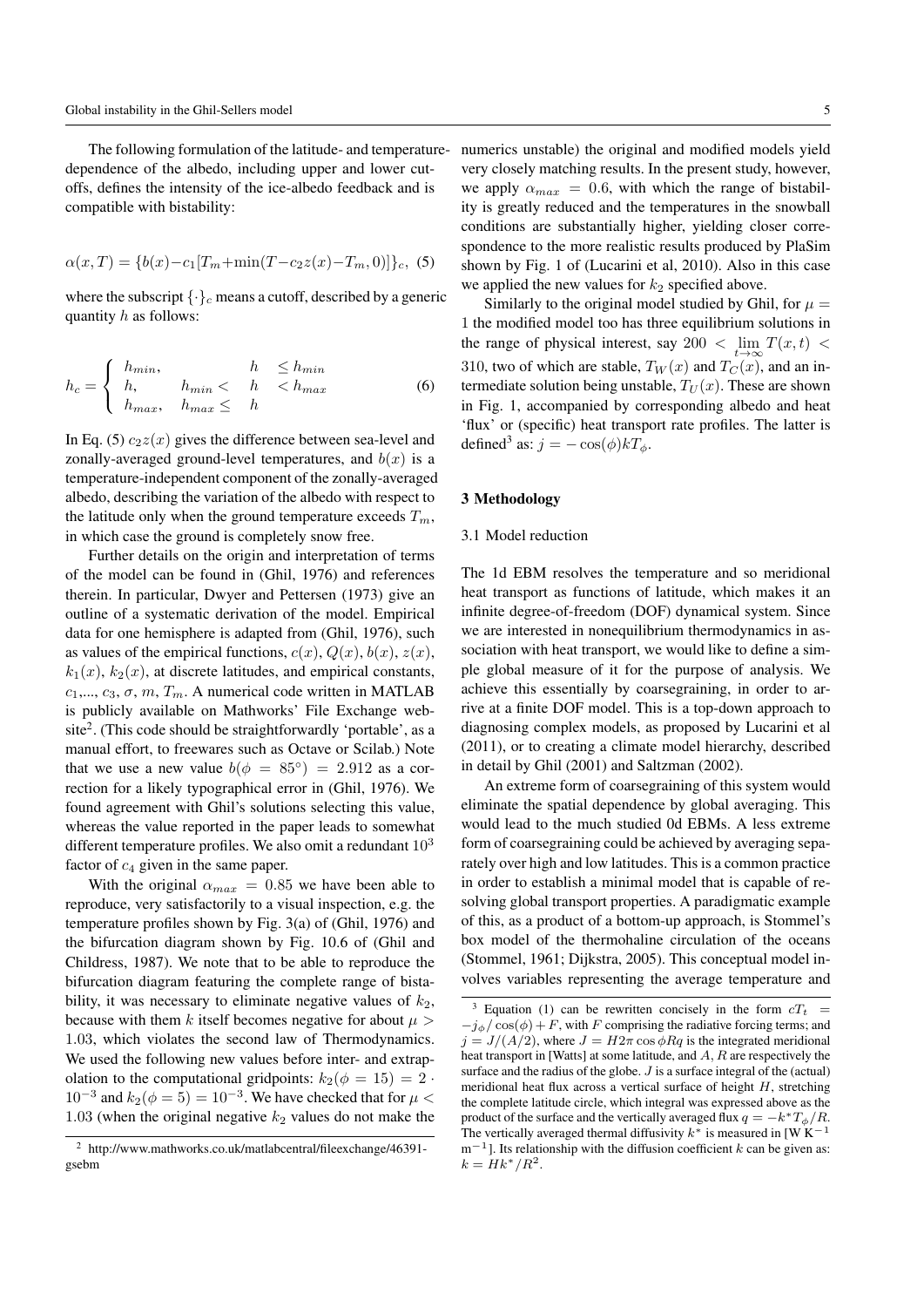

Fig. 1 Temperature versus latitude profiles (a), being the stationary solutions of Eq. (1), and corresponding (color-matching) albedo- (b) and (specific) heat transport rate profiles (c). The unstable profile between the two stable ones, represented by hollow circle markers, was determined by the edge tracking procedure to be described in detail in Sec. 3.2. The green solid line shows a reference numerical solution obtained by a boundary value problem solver, Matlab's bvp4c.

salinity of the ocean at low and high latitudes, modeled as reservoirs or 'boxes', between which heat and material (salt) is exchanged in proportion with their difference in temperature and salinity. The intensity of transports are also controlled by the ocean dynamics in reality, which is crudely represented by parametrizations involving conductivity coefficients. This picture is straightforwardly transferable to the atmospheric dynamics of our interest. Here we consider a 2-box or 2 DOF model (due to the symmetry to the Equator) given by the following two equations:

$$
\hat{c}_L \dot{\hat{T}}_L = f_L(\hat{T}_L, \hat{T}_H) = -\hat{k}(\hat{T}_L - \hat{T}_H) \n+ \mu Q_L [1 - \hat{\alpha}_L(\hat{T}_L)] \n- \hat{\sigma}_L \hat{T}_L^4 [1 - m \tanh(c_3 \hat{T}_L^6)],
$$
\n(7a)

$$
\hat{c}_H \hat{T}_H = f_H(\hat{T}_L, \hat{T}_H) = \hat{k}(\hat{T}_L - \hat{T}_H) + \mu Q_H [1 - \hat{\alpha}_H(\hat{T}_H)] - \hat{\sigma}_H \hat{T}_H^4 [1 - m \tanh(c_3 \hat{T}_H^6)],
$$
\n(7b)

where  $\hat{T}_L$  and  $\hat{T}_H$  represent the average temperatures at low and high latitudes, respectively. On the right-hand-sides, we choose the same functional forms for the radiative terms as in the 1d EBM, so as to express the same physics. (This is indeed the practice also when deriving a 0d EBM.) The terms representing heat transport, identical in the two equations (7a) and (7b) except for a change of sign, are not obtained at this level of the coarsegraining by a numerical discretization scheme for differentiation, but rather it is modeled as the heat transport between two heat baths between which the temperature varies linearly along the length of the conducting 1-dimensional medium. The transport terms realize a coupling between the two equations. The parameters of the model do not depend on the latitude; we will specify them after a more general discussion of the model.

In the 2-box model the bistability is preserved, and therefore there exist two branches of a heteroclinic trajectory in the phase plane, linking the unstable saddle fixed point with the two stable node fixed points. A relatively strong coupling causes trajectories which are initialized well between  $[T_W]$  and  $[T_C]$  to be quickly attracted to the heteroclinic trajectory, 'landing' on it at a point not far from the initial  $[T<sub>0</sub>]$ , for which reason the heteroclinic trajectory constitutes a 1-DOF backbone of the transient dynamics. The evolution along this unique trajectory can be described by a 1-DOF model, in terms of either  $\hat{T}_L$  or  $\hat{T}_H$ , or derived variables, such as e.g. the average  $\hat{T} = (\hat{T}_L + \hat{T}_H)/2$  or the difference  $\Delta \hat{T} = \hat{T}_L - \hat{T}_H$ . The latter two together are defined by a nondegenerate transformation of variables. The respective model equations read as follows:

$$
\dot{\hat{T}}_L = f_L^*(\hat{T}_L) = f_L(\hat{T}_L, \hat{T}_H(\hat{T}_L)),
$$
\n(8a)

$$
\dot{\hat{T}}_H = f_H^*(\hat{T}_H) = f_H(\hat{T}_L(\hat{T}_H), \hat{T}_H),
$$
\n(8b)

or

$$
\dot{\hat{T}} = f_{\hat{T}}^*(\hat{T}) = f_{\hat{T}}(\hat{T}, \Delta \hat{T}(\hat{T})), \tag{9a}
$$

$$
\Delta \hat{T} = f_{\Delta \hat{T}}^* (\Delta \hat{T}) = f_{\Delta \hat{T}}(\hat{T}(\Delta \hat{T}), \Delta \hat{T}).
$$
\n(9b)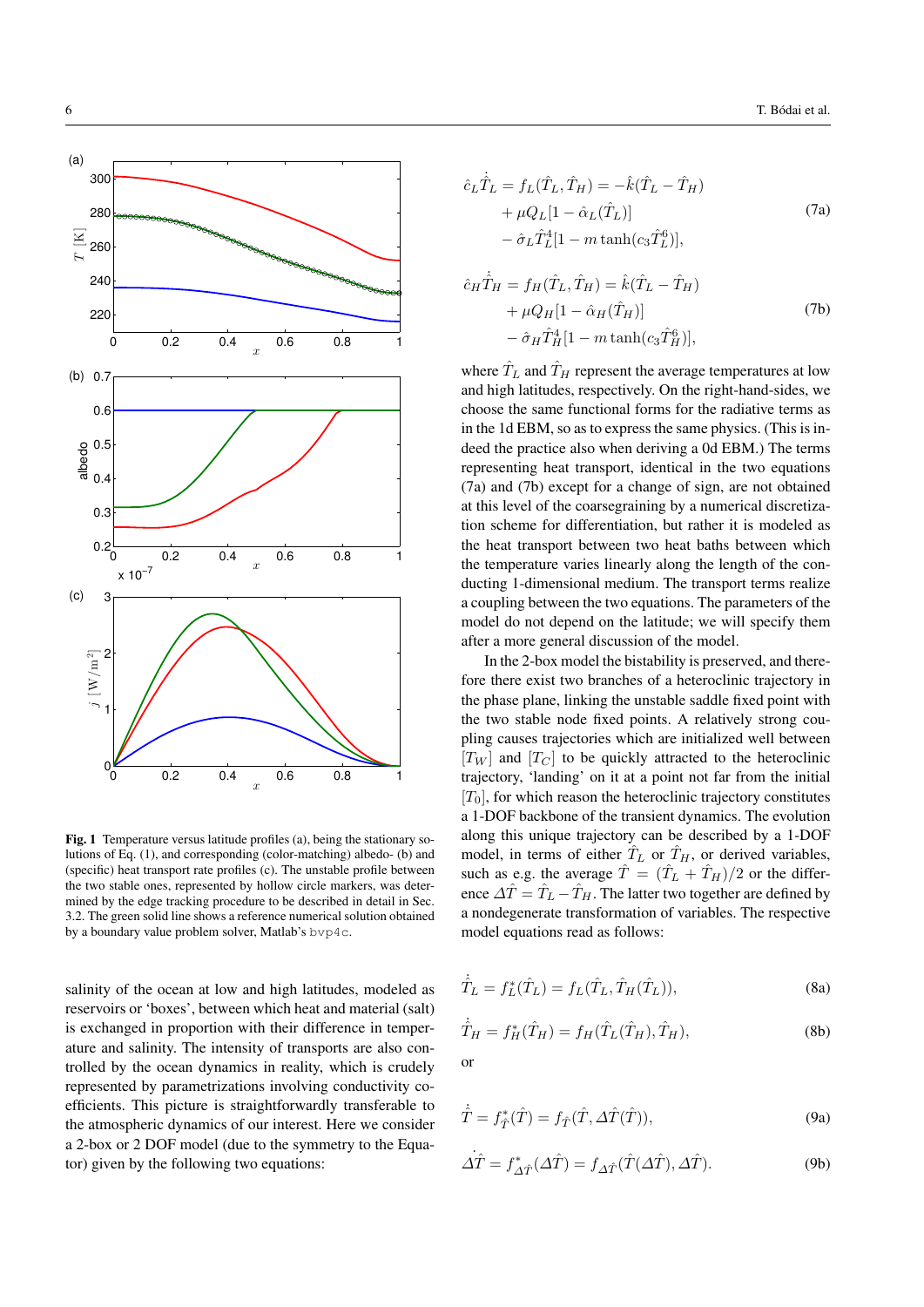Equation (9a) is nothing but a 'standard' 0d EBM when  $f^*_{\hat{T}}(\hat{T})$  involves the same functional forms of the radiative terms as e.g. Eq. (7a):

$$
f_{\hat{T}}^*(\hat{T}) = \mu \hat{Q} [1 - \hat{\alpha}(\hat{T})] - \hat{\sigma} \hat{T}^4 [1 - m \tanh(c_3 \hat{T}^6)].
$$
\n(10)

Equation (9b) can also be considered a 0d EBM, but it describes a different aspect of the climate: the thermodynamic disequilibrium. However, this model is well-defined only if the function  $\Delta \hat{T}(\hat{T})$  is invertible. In fact it turns out to be not the case concerning the energy budget of the climate, and so  $f_{\Delta \hat{T}}^*(\Delta \hat{T})$  does not exist, or, it is not a single-valued function. Therefore, it is only the 2-DOF model that can involve  $\Delta T$  as a prognostic variable.

The constraint that the heteroclinic trajectory imposes is used in both Eqs. of (8) and (9), which can be seen as a constitutive relationship between e.g.  $\hat{T}$  and  $\Delta \hat{T}$ , formally written as  $\hat{h}(\hat{T}, \hat{\Delta T}) = 0$ , to which the 2-DOF dynamics quickly adjusts to a good approximation. Accordingly,  $\hat{h}(T, \Delta T) \approx$  $f_{\Lambda \hat{T}}(\hat{T}, \Delta \hat{T})$ . The same applies to the 1d EBM: The strong diffusivity quickly brings the trajectory in the infinite-dimensionalroclinic orbit of the 2-DOF model. Furthermore, we also phase space to the '1-DOF' heteroclinic trajectory, but so that shorter length scale ripples in the temperature profile  $T(x, t)$  are smoothed out quicker than ripples of longer scales<sup>4</sup>. Ultimately the global temperature contrast adjusts the slowest. It can be defined as follows:

$$
\Delta T = T_L - T_H, T_L = [T]_0^{1/3}, T_H = [T]_{1/3}^1,\tag{11}
$$

where we used the formalism for the area-weighted integral:

$$
[T(x,t)]_{x_L}^{x_H} = \frac{\pi}{2} \int_{x_L}^{x_H} dx \cos(\pi x/2) T(x,t).
$$
 (12)

For the definition of  $\Delta T$  in (11) we defined the L and H boxes (with a 'border' at  $30^\circ$ N, i.e.,  $x = 1/3$ ) so as to represent equal areas. With this partition the resulting boxes experience a heat flux between them which is reasonably close to

the maximal value. The actual partition with which the maximal heat flux is achieved is that with a boundary where the net radiative heating rate is zero. As for the equilibria in the full range of bistability with  $\alpha_{max} = 0.6$  we find this point to be between  $x = 0.3$  and 0.4, which is in good agreement with an observation of the zonal mean maximum meridional temperature gradient for annual mean conditions occurring at about 37°N (Stone, 1978). We note that  $[T(x,t)]_0^1$  is thus the global average, which we will denote more briefly in the following as  $[T]$ . The average  $[T]$  and the contrast or difference  $\Delta T$  can be the first two variables of an infinite sequence that spans the phase space of the 1d EBM. Therefore, the 1-DOF heteroclinic orbit implies a relationship between them:

$$
h([T], \Delta T; \mu) = 0. \tag{13}
$$

Now we pick up with the discussion of the parametrization of the finite-DOF models. The right-hand-side  $f_{\hat{T}}^*(\hat{T})$ of Eq. (10) implicitly assumes a parametrization which realizes the very same solution for the 1-DOF model as the hetrequire that the irradiation and heat loss terms, respectively, in Eqs. (7) sum up separately to those of the corresponding terms of Eq. (10). It is only possible if  $\hat{\sigma} = \hat{\sigma}(\hat{T})$ . This idea can be transferred as for the parametrization of the 2-DOF model in order to have  $h(\cdot, \cdot; \cdot) = \hat{h}(\cdot, \cdot; \cdot)$ , and also that the individual terms (tendency of internal energy, insolation, heat loss to space) of the  $L$  and  $H$  components of the 2-DOF model equal exactly the  $[\cdot]_0^{1/3}$  and  $[\cdot]_{1/3}^{1}$  integrals, respectively, of the corresponding terms of the 1d EBM. This will require the parameters to depend on the system state – and also on system parameters of interest, e.g.:  $\hat{c}_H = \hat{c}_H(\hat{T}; \mu)$ ,  $\hat{k} = \hat{k}(\hat{T}; \mu), \hat{\alpha}_H = \hat{\alpha}_H(\hat{T}; \mu), \hat{\sigma}_H = \hat{\sigma}_H(\hat{T}; \mu)$  (and  $Q_H =$  $[Q(x)]_{1/3}^1$ ). In order to determine the functions  $\hat{c}_H(\hat{T}; \mu)$ , etc., the 1d EBM has to be solved. As an implication, the two eigenvalues of the 2-box model, concerning any of the equilibria, are identical to the first two eigenvalues of the 1d EBM. In particular, the positive eigenvalue of the unstable equilibrium of the 1d EBM equals the corresponding eigenvalue of the 0d EBM (9a). However, in a strongly diffusive model the diffusive term has a relatively small contribution to this eigenvalue. Appendix B sheds more light onto the relationship of the finite- and infinite-DOF models, and also on the concepts of dynamical systems theory that we used here, such as those of the phase space, basin boundary, heteroclininc orbit, eigenvector, etc.

For our purpose, to determine the constitutive relationship (13), we do not need to actually determine such a parametrization of the 2-box model, but we can proceed directly by integrating Eq. (1). The 2-box model is intended here as a device to interpret our results, and to draw a connection with the literature.

<sup>4</sup> Ghil (1976) showed that the EBM linearized around a steady state solution can be written in the form of a Sturm-Liouville equation, and that, despite the singularity at the pole, results of the Sturm-Liouville theorem for self-adjoint operators applies, namely that there is a monotonic sequence of *real* eigenvalues increasing to (negative) infinity, and in association with these ordered eigenvalues the eigenfunctions have *monotonically* increasing number of roots. The diffusive operator alone, the original one less the radiative terms, namely, the Laplace-Beltrami operator on the sphere, has in fact *only negative* eigenvalues. These properties dictate the monotonically increasing decay rate of shorter scale ripples. Together with the radiative terms there is therefore at most one positive eigenvalue, and so the largest eigenvalue solely determines the stability, as Ghil points out. We note that these properties are signs of the simplicity of the diffusive model of meridional transport; a more complex realistic 'dynamical' transport process would perhaps imply more than one positive Lyapunov exponents, among other new features.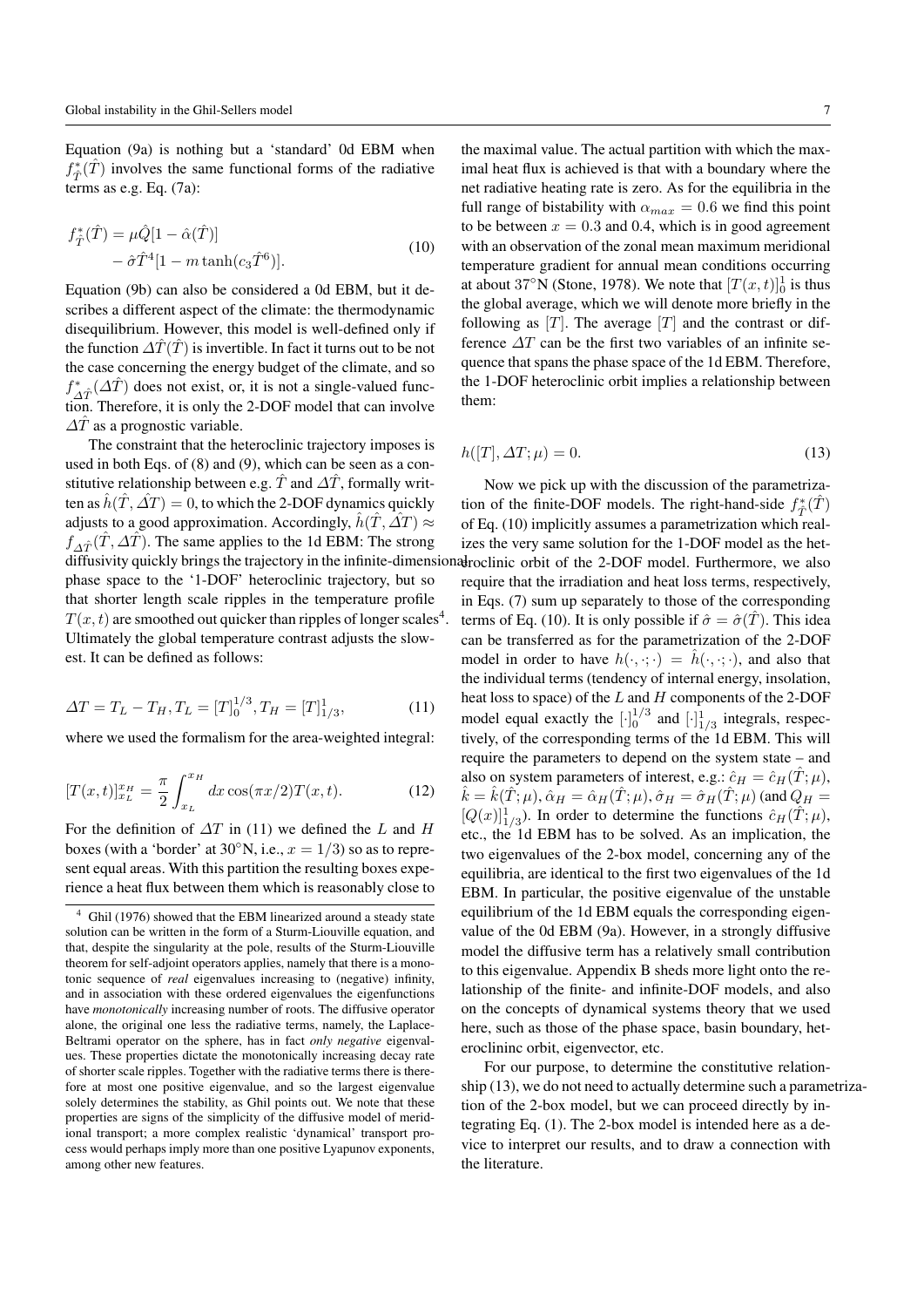Another common measure of thermodynamic imbalance is the material entropy production in the process of downgradient heat transport. In case of the 2-box model, assuming that the rate of irreversible heat transfer between two heat baths  $J = \hat{k}\Delta T$ , the following formula known (de Groot and Mazur, 1969) for thermal resistors applies:

$$
\dot{\hat{S}}_{mat} = J\left(\frac{1}{T_H} - \frac{1}{T_L}\right) \approx \hat{k}(\hat{T})(\hat{\Delta T}/\hat{T})^2.
$$
 (14)

This approximation of the entropy production is a diagnostic quantity for the 2-box model, and it provides an alternative to  $\Delta \hat{T}$  for the definition of a climatic constitutive relationship similar to (13). Concerning the dynamics restricted to the heteroclinic orbit,  $\dot{S}_{mat} \approx \dot{S}_{mat}$  to a very good approximation, the material entropy production in the 1d EBM being defined (Paltridge, 1978; Grassl, 1981) as:

$$
\dot{S}_{mat} = A \int_0^{\pi/2} d\phi \cos(\phi) k(\phi, T) (T'_{\phi}/T)^2,
$$
 (15)

where  $A$  is the surface of the globe.

#### 3.2 Finding unstable solutions: Edge tracking

In order to determine the constitutive relationship (13), we need to find the unstable states. As mentioned before, one possible approach would be through solving the relevant boundary value problem. It is yet to be seen whether it is a feasible task. Another approach is to consider the unstable climate as the solution of an initial value problem. When the objective is to find an attracting steady state, an attractor, choosing initial conditions is usually straightforward, as any initial condition, even that of uniform pressure, temperature, etc. fields, from within its basin of attraction is attracted by the steady state. In contrast, an unstable state does not have a basin of attraction, only a measure zero set of initial conditions would converge to it, which initial conditions in fact consist of the stable manifold of the unstable state; even close-by initial conditions to the stable manifold will be repelled upon unconstrained forward-integration of the governing differential equations. Nevertheless, when e.g. the unstable state is due to bistability, a straight line in a possibly high-dimensional phase space – that connects two initial points that lead to different attractors – intersects the stable manifold (a surface) with probability one. An efficient numerical technique, called edge tracking, which involves the bracketing of the said intersection point with the stable manifold will be our choice for finding unstable states. It was first proposed and applied for finding unstable solutions of shear flow problems – referred to as edge states – by Skufca et al (2006), and is described in more detail by Madré (2011). The main objective of this paper is to describe this technique in detail and demonstrate its applicability to a geophysical system, namely, the Ghil-Sellers 1d EBM described in Sec. 2. We wish also to summarize practical considerations regarding the algorithm, such as its robustness, efficiency, and accuracy, with a view to applying the technique to more complex climate models.

Before a detailed description of the edge tracking technique, we give a brief illustration of it based on the schematic in Fig. 2, where the evolution of the unstable state is represented by the dashed line. To track an unstable state by forward-integration, the integration has to be repeatedly stopped and reinitialized, because the numerical trajectory is repelled from the unstable state. This situation is shown in Fig. 2, where pairs of bracketing trajectories, drawn out by solid lines, diverge from the dashed line. In case of a 0d EBM we have a simple picture of this behavior: the unstable equilibrium is situated on top of a potential barrier, at the local maximum of the double-well potential function (which may be forced to vary over time), and the solid lines would evolve towards the bottom of one of the potential wells.

Still with a reference to the schematic in Fig. 2, when two trajectories are initialized on the two sides of the unstable equilibrium with a very small separation ( $\varepsilon_1$ ), they stay close – within a finite window containing the unstable equilibrium – for a long time, with a lifetime that 'blows up' with vanishing separation. In fact the length of the lifetime can be the basis for bracketing closely the unstable equilibrium again once the two trajectories have diverged to a distance larger than a threshold  $(\varepsilon_2)$ , which is the core idea of the PIM-triple algorithm (Nusse and Yorke, 1989). However, when the unstable solution is due to bistability, its bracketing can be done more efficiently by the edge tracking algorithm performing an iterative bisecting procedure by checking which stable state an intermediate trajectory evolves towards, as described in detail next. The algorithm is applicable to higher-DOF systems too, in which case what is bracketed is the basin boundary. Embedded in it is the unstable state, which may be a simple object like a stable node as in case of the diffusive 1d EBM, or a set of a more complex geometry. In forthcoming studies we wish to apply this algorithm to discover the unstable climate in the GCM PlaSim.

For our analysis we implemented the algorithm in Matlab by using pdepe. Each cycle  $(j)$  of the algorithm has the two main phases of advancing and reinitializing the system:

I. *Iterative bisecting*. In the initial cycle  $(j = 0)$  we start out with two temperature profiles,  $T_{w,i,j}(x)$  and  $T_{c,i,j}(x)$ ,  $i, j = 0$ , which lead to the two different coexisting stationary climates, and consequently this property will be given later for any of  $j = 1, \dots, J$  following from the nature of the algorithm. With the iterative bisecting  $(i = 0, 1, 2, \ldots)$ for any fixed  $j$ ) an intermediate profile is searched for, from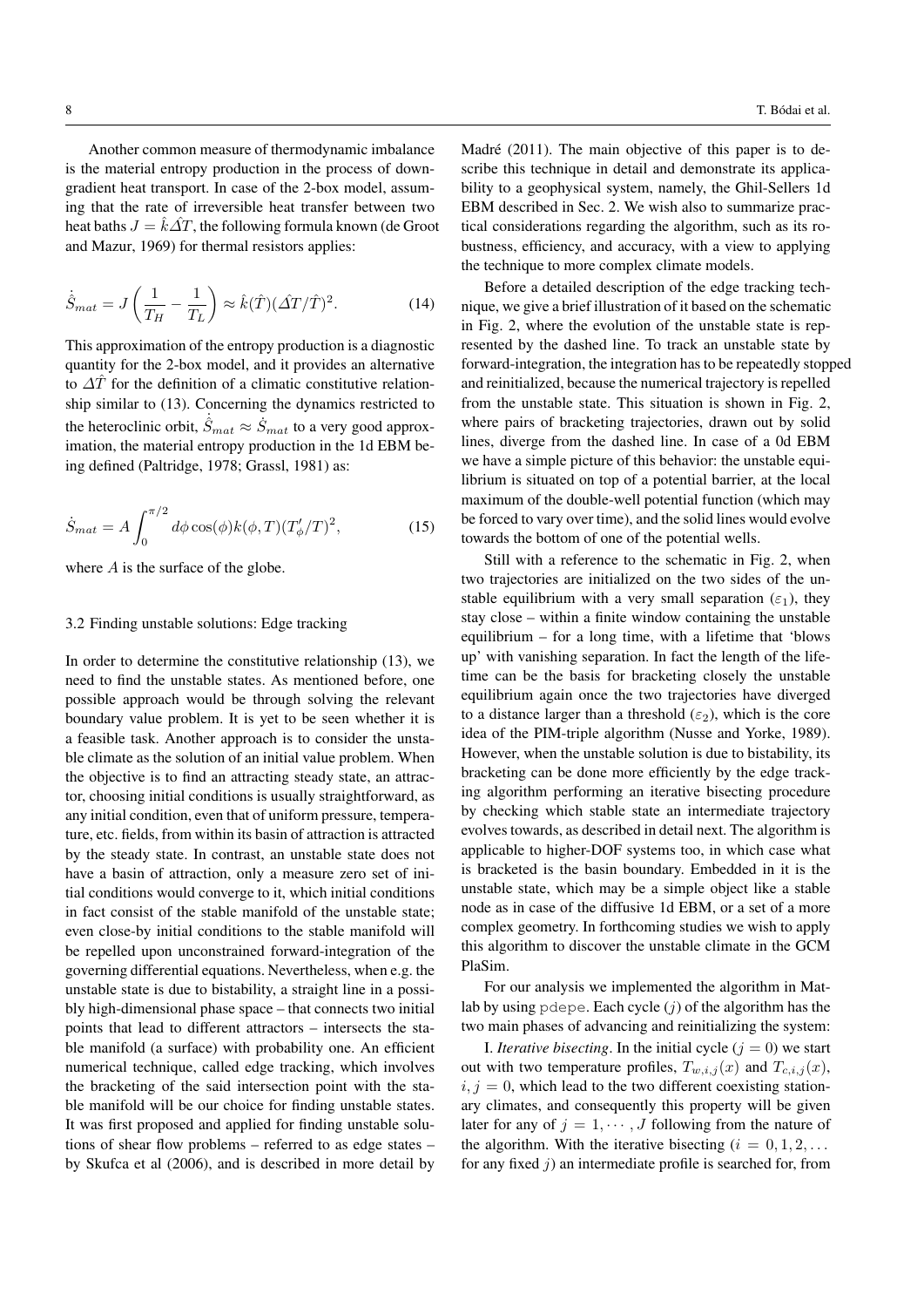

Fig. 2 Schematic illustration of the edge tracking algorithm. The dashed line represents the evolution of the unstable state  $T_U(t)$  in terms of a scalar bulk quantity (the symbol  $T$  refers to the intuitive spatially averaged temperature), and pairs of bracketing trajectories drawn by solid lines are shown to diverge from it. Vertical straight lines mark the times of reinitialization, explained in the main text. Note that the divergence of the trajectories is blown up for visualization to exceed the variance of the unstable state,  $\varepsilon_2 > \text{var}[T_U(t)]$ , whereas the opposite,  $\varepsilon_2 < \text{var}[T_U(t)]$ , is necessary for a good signal-to-noise ratio for resolving  $T_U(t)$ .

which it takes a relatively long time to end up with one of the stationary climates. In this phase in fact three actions are iterated. First  $(j = 0)$  (a) we linearly interpolate between the warm and cold climates, conveniently – and later on  $(j > 0)$ between the warm- and cold-side profiles:

$$
T_{m,i,j}(x) = [T_{w,i,j}(x) + T_{c,i,j}(x)]/2.
$$

Then (b) we check by forward simulation if  $T_{m,i,j}(x)$  leads to the warm or cold climate. If it is the former case, then (c) the procedure is reinitialized such that  $T_{w,i+1,j} = T_{m,i,j}$ , and otherwise  $T_{c,i+1,j} = T_{m,i,j}$ .

In order to check which scenario is realized, we monitor a suitable scalar indicator quantity in the course of the forward simulation in phase I.b, and check if an upper or a lower threshold is exceeded. These thresholds are determined as a preliminary exercise, verifying that their excedance predicts the outcome with certainty. Here, with the 0d EBM and the schematic illustration in Fig. 2 in mind, the areaweighted mean temperature  $[T(x)]_0^1$  is perhaps the most intuitive indicator. The thresholds can be chosen to be in the close vicinity of the asymptotic value, because the approach of any of the stable solutions is relatively fast, and so the outcome cannot be predicted with significantly less simulation effort. This implies that – from a merely technical point of view – any quantity will be suitable for the indicator purpose, if it takes appreciably distinct values near the two attractors. From a theoretical point of view, the indicator quantity is desired also to give an insight to the physical mechanism at work. For finding edge states in pipe flow the turbulent energy was taken as an indicator quantity by Skufca et al (2006). The turbulent energy in the edge state is intermediate between the transient turbulent and the stable laminar states.

Further possible indicator quantities in the context of the 1d EBM are the following. The latitude of some high albedo, e.g.  $x|_{\alpha=0.5}$  indicates the extent of the snow cover, and therefore it is closely related to the average temperature. As we wish to study both the structural properties and transient dynamics from the point of view of thermodynamic disequilibrium, various measures of it, e.g.  $\Delta T$  and  $\dot{s}_{mat} = \dot{S}_{mat}/A$ , are also sensible choices for indicators.

Actions I.(a-c) are repeated  $(i = 0, 1, 2, \dots, I)$  while, say,  $[T_{w,i+1,j} - T_{c,i+1,j}]_0^1 > \varepsilon_1$ , that is, while the reinitialized warm and cold-side profiles differ – in terms of e.g. the mean  $[\cdot]_0^1$  – from each other by more than a prescribed small value  $\varepsilon_1$ . In effect by  $T_{m,I,j}$  ( $T_{c,I,j}$  and  $T_{w,I,j}$ ) we have closely approximated (bracketed) the stable manifold of the unstable solution in this phase.

II. *Advancing*. The next step is to let  $T_{m,I,j}$  evolve under the dynamics towards the unstable solution along its stable manifold:  $\mathcal{E}_t[T_{m,I,j}]$ , where  $\mathcal{E}_t[\cdot]$  denotes the nonlinear (autonomous) evolution operator advancing the initial condition up to time  $t$ . However, by a straightforward simulation the evolution has also an unstable component besides the stable one. In fact  $T_{w,I,j}$  and  $T_{c,I,j}$  are also advanced, which results in the separation of their trajectories. For this reason the advancing of the profiles is stopped at time  $t_{j+1}$ when  $[\mathcal{E}_{t_{j+1}}[T_{w,I,j}] - \mathcal{E}_{t_{j+1}}[T_{c,I,j}]]_0^1 = \varepsilon_2 > \varepsilon_1$ , using some small  $\varepsilon_2$ .

*Robustness.* In order to ensure its robustness, a third (III) phase of the procedure adjusting the pair of bracketing trajectories might be necessary (Madré, 2011) when one simulates the system using – otherwise efficient – adaptive time step and/or implicit numerical integrator schemes. This phase is described in Appendix A.

*Convergence.* In the case of the autonomous 1d EBM (1) when the unstable climate is time-independent, the procedures in phases I.-III. can be repeated a few times ( $j =$  $(0, 1, 2, \ldots, J)$  in order to refine the approximation of the unstable solution, which is actually achieved in phase II. The rate of convergence to the unstable state is governed by its largest negative eigenvalue. (That is, strictly speaking, the property of convergence is not a property of the algorithm but that of the treated system.) Since the 1d EBM is strongly diffusive, its largest negative (second) eigenvalue in modulus  $|\lambda_U^{(2)}\rangle$  $|U|$  is large, and so the convergence is fast.

*Numerical efficiency.* When the unstable state is timedependent, including the realistic scenario of a chaotic unstable state, the procedures can be continued indefinitely  $(j = 0, 1, 2, ...)$  in order to produce an arbitrarily long *numerical* trajectory. In general, at any stage of the procedure, i.e., for any j,  $\varepsilon_1$  can be chosen arbitrarily small for the iterative bisecting (phase I) in order to approximate the stable manifold, and so the unstable state, arbitrarily close, which would entail the desirable property of an arbitrarily long trajectory lifetime  $t_{i+1} - t_i$ . To do this in prac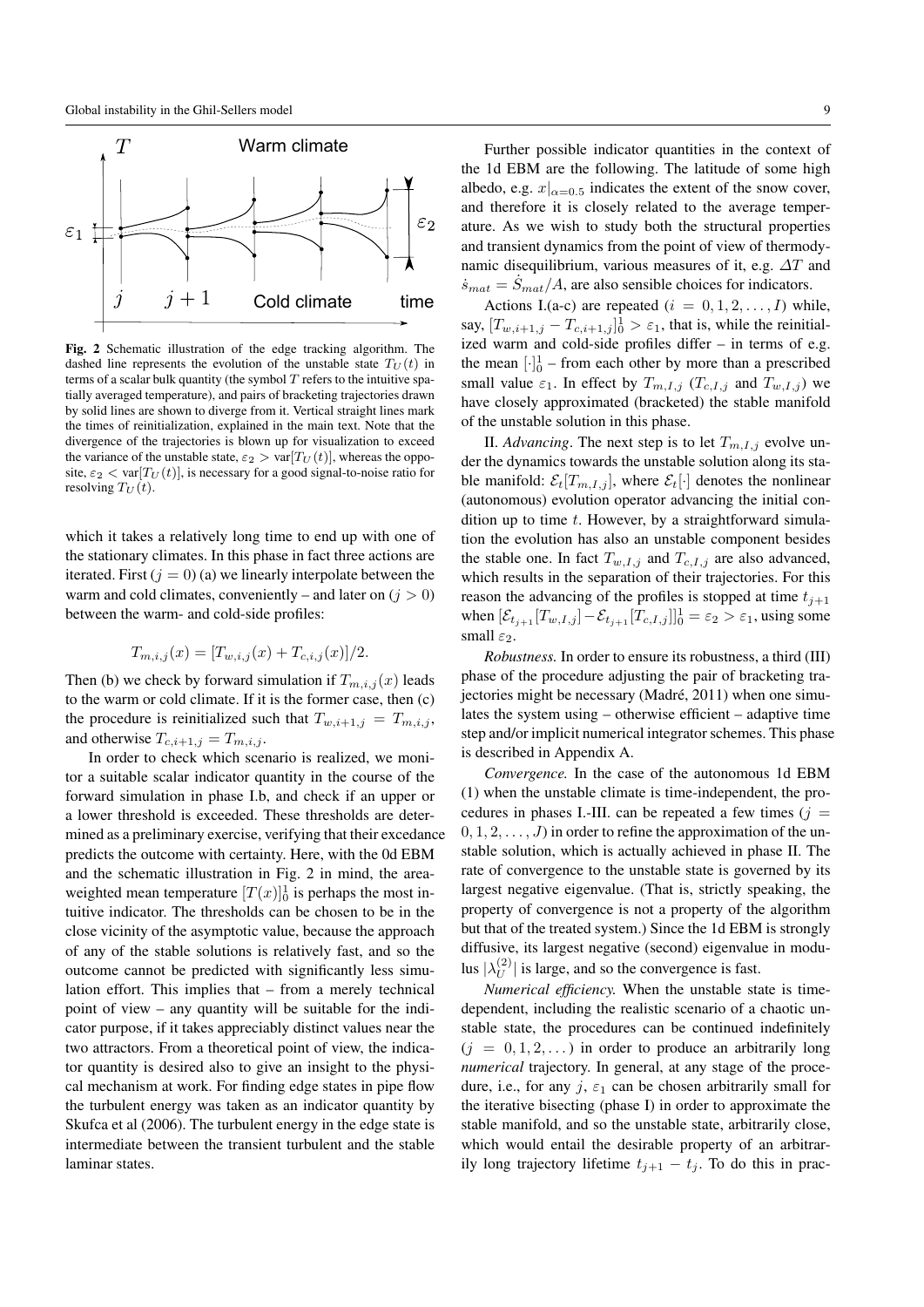tice is not efficient, however. To see why, we have to assess the bracket size  $\varepsilon_1$ -dependence of the computational effort that is needed to produce a given length of numerical trajectory. The length of the (cold or warm-side) trajectory  $(LT = t_{j+1} - t_j)$  in a single j-cycle  $(j > 0)$  that approximates the stable manifold in the beginning  $(t<sub>i</sub>)$  with a distance of *at most*  $\varepsilon_1$  can be found as follows:

$$
LT(\varepsilon_1, \varepsilon_2) = I \ln 2/\lambda_U^{(1)},\tag{16}
$$

where  $\lambda_U^{(1)} = df_{\hat{T}}/d\hat{T}|\hat{T}_U$  is the positive largest eigenvalue of the 1d EBM, and the parameter-dependence is introduced through the necessary number of bisections  $I = \left[ (\ln \varepsilon_2 \ln \epsilon_1$ /  $\ln 2$ . In the latter the ceiling function  $\lceil x \rceil$  gives the smallest integer not smaller than x. For  $j = 0$  the larger bracket size is not  $\varepsilon_2$ , but something else depending on the initialization of the procedure, e.g.  $[T_W - T_C]$ . Equation (16) is valid in the linear limit using small enough  $\varepsilon_2$ . Next, the computational effort  $(CE)$  needed in the same *j*-cycle in units of model time – so as to be comparable to  $LT$  – can be shown easily to be:

$$
CE(\varepsilon_1, \varepsilon_2) = LT(I+1)/2 + t_{I.b}I.
$$
\n(17)

The first term accounts for the  $I$  cycles of the iterative bisecting, expressing the length of bracketing trajectories diverged to an  $\varepsilon_2$  degree, and the second term for the same additional time  $t_{I,b}$  in each iteration needed to cross the prescribed threshold in order to determine (in phase I.b) which attractor a trajectory would go to. Note that, first, phase II is also accounted for; second, we assumed stringent enough error tolerance so that phase III is not needed, as mentioned in Appendix A; and third, we can neglect other computational efforts (use of auxiliary variables, checking conditions, etc.) done per cycle. Therefore, we have that

$$
CE/LT = (I+1)/2 + t_{I,b} \ln 2/\lambda_U^{(1)}.
$$
 (18)

The relative computational effort  $CE/LT$  can be minimized by minimizing I. This dictates a single  $I = 1$  bisection per j-cycle, i.e., *noniterative* bisection! Translating this into terms of the parameters: given some requirements on the accuracy that fixes  $\varepsilon_2$ , we need  $\varepsilon_2/2 < \varepsilon_1 < \varepsilon_2$ . (Note that a too small  $\varepsilon_2$  would not be sensible given that some errors of approximating the continuous-x temperature profile  $T(x)$  in the computational gridpoints are already incurred due to the spatial coarsegraining.) This way we piece together a long numerical trajectory from segments (as the schematic in Fig. 2 suggests) of *minimum* length  $\ln 2/\lambda_U^{(1)}$ . Note that in case of a large-DOF system  $\lambda_{U}^{(1)}$  $U^{(1)}$  can be thought of as the largest positive finite- $LT$ -time Lyapunov exponent (FTLE) of the chaotic saddle,  $\lambda_{II}^{(1,LT)}$  $U^{(1,LI)}$  (Bódai et al, 2011). As this quantity

controls LT, and generally varies over time, LT will also be different in the subsequent  $j$ -cycles.

#### 4 Results

#### 4.1 Edge tracking

For  $\mu = 1$  the bracketing trajectories resulting from the edge tracking procedure are shown by Fig. 3 (a). We used  $[T]$  to determine which stable state is approached. Although we can use any initial conditions from the different basins of attraction, we initialized the warm and cold-side trajectories involved in the edge tracking procedure by the warm and cold stable states:  $T_{w,0,0} = T_W$  and  $T_{c,0,0} = T_C$ . We are yet to choose the tolerance parameters  $\varepsilon_1$  and  $\varepsilon_2$ . This hinges on the fact, partly, that we adopt in our numerics the optimal choice of  $I = 1$  for  $j = 1, 2, \dots$ , which restricts the choice of  $\varepsilon_1$  as stated above. In the initial  $j = 0$  cycle, however, typical initial conditions (not near the stable manifold of the edge state) require more than one bisections:  $I_0 = \left[ (\ln[T_{w,0,0} - T_{c,0,0}] - \ln \varepsilon_1)/\ln 2 \right]$ , which realizes a small bracket size  $\varepsilon_0 = [T_{w,0,0} - T_{c,0,0}]/2^{I_0}$  and also an initial trajectory length  $LT_0 = (\ln \varepsilon_2 - \ln \varepsilon_0)/\lambda_U^{(1)}$ . The latter can be different from the constant length of  $\ln 2/\lambda_U^{(1)}$  in the latter cycles. In particular,  $LT_0$  can be arbitrarily small as  $\varepsilon_0$ approaches  $\varepsilon_2$ . We can generate such a situation by choosing  $\varepsilon_1$  so that  $\varepsilon_1/\{\varepsilon_1-\varepsilon_0\}\gg 1$ , and furthermore choosing  $\varepsilon_2$  so that  $\varepsilon_2/\{\varepsilon_2-\varepsilon_1\} \gg 1$ , in addition to- and consistent with the above stated restriction. Merely for the purpose of demonstrating the possibility of a short initial trajectory length, accordingly, we chose  $\varepsilon_1 = 1.5 \cdot 10^{-2}$  [K], and we set  $\varepsilon_2 = 1.05\varepsilon_1$  [K], which implies an acceptable accuracy for us. This will not affect our analysis of the results following below, in comparison with a more arbitrary choice of  $\varepsilon_1$ according to the restriction  $\varepsilon_2/2 < \varepsilon_1 < \varepsilon_2$ . Clearly, the smaller bracket size for  $j > 0$  is  $\varepsilon_2/2$ , which is just a little larger than  $\varepsilon_1/2$ , and so a second bisection is never needed. This is well visible in Fig. 3 (a), along with the fact that no phase III of the procedure was necessary provided that we required a sufficiently small relative error of integration.

 $J = 7$  cycles of the procedure have been completed, but we see that the convergence to the edge state is not improved already from the third cycle on. As the rate of convergence to/divergence from the edge state is governed by its largest negative/positive eigenvalue, we can estimate it as a slope of e.g. the warm-side trajectory, once the constant value of  $[T_U]$  is subtracted (guessed to be about 265.003 K), and the trajectory is presented in a lin-log diagram, as seen in Fig. 3 (b). The negative eigenvalue can be approximated by the initial slope, indicated in the diagram by a solid straight black line, provided that  $T_{w/c, I, 0}$  are relatively close to the edge state and that  $\varepsilon_1$  is small enough, which are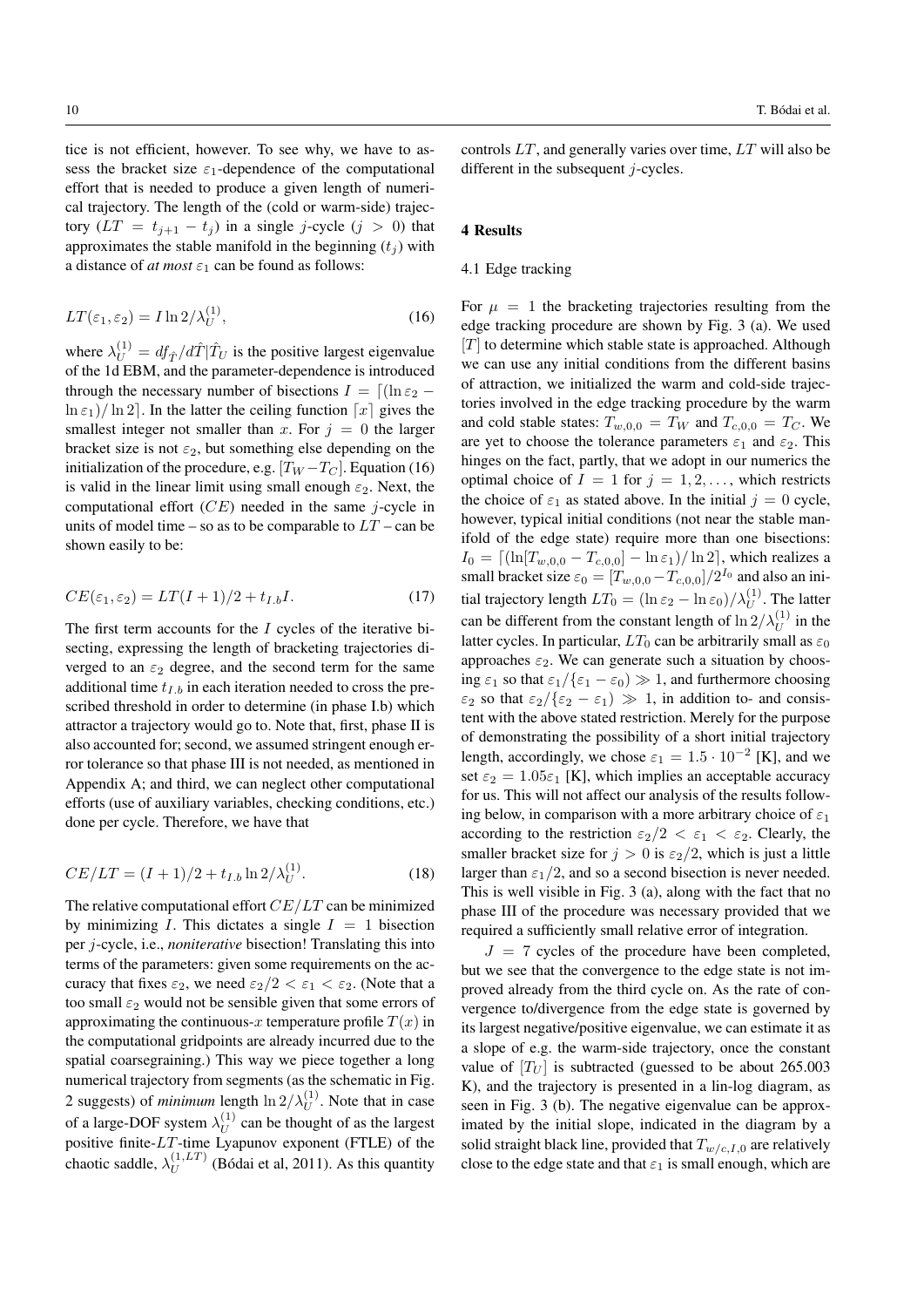

Fig. 3 Bracketing trajectories. (a) Pairs of  $J = 7$  warm and cold-side bracketing trajectories resulting from the edge tracking procedure. (b) Only the warm-side trajectory is shown, having subtracted the constant value of  $[T_U]$  estimated to be about 265.003 K, in a lin-log diagram. The rates of exponential convergence and divergence to and from the edge state are given by the slopes of the black straight lines tangential to the trajectory.

reasonably satisfied in our case (supported shortly below). The warm-side trajectory is leaning close to the straight line in the short  $j = 0$ -cycle and in part of the  $j = 1$ -cycle. The first discontinuity point of the piece-wise discontinuous numerical trajectory between the first two cycles is not really visible in the lin-log diagram, but the second and so the rest of the discontinuity points are already apparent in our case. We can read off a negative initial slope of about  $-3.0 \cdot 10^{-8}$ . The positive slope, say, for  $j = 5$ , also indicated by a straight line, is about  $6.1 \cdot 10^{-9}$ . This implies  $LT \approx 1.15 \cdot 10^8$ , in agreement with what can be seen in the diagram. Importantly, the negative slope is about  $5\times$  that of the positive slope, which confirms our previous statement on relatively strong diffusivity and fast convergence, something that underpins our concept of the constitutive relationship (13). Moreover, since the minimum  $LT$  is controlled by the positive slope, it is clear now that the edge state in our case is closely approximated already in the first, or at most the second, cycle  $(j = 0, 1)$ ; and so the slope after that does represent the positive eigenvalue. We have obtained the first two eigenvalues of the (nonlinear) 1d EBM (1) by solving the related characteristic equation, by using bvp4c once more. The method is detailed by Ghil (1976). The resulting values,  $\lambda_U^{(1)} = 6.84 \cdot 10^{-9}$  and  $\lambda_U^{(2)} = -2.34 \cdot 10^{-8}$ , are in reasonable agreement with the estimates given by the slopes.

We note that the 'mismatch' of these eigenvalues is related to the steepness of the eigenvector belonging to  $\lambda_U^{(2)}$ U projected onto the  $[T]$ - $\Delta T$  plane. Trajectories approach closely the edge state or the heteroclininc trajectory running approximately in parallel with this eigenvector; and since the latter makes a small angle with the vertical, we do see a fast initial evolution of [T] governed by  $\lambda_U^{(2)}$  $U^{(2)}$ .

Subsequent *j*-cycles of the edge tracking procedure applied to the 1d EBM refine the *shape* of the unstable equilibrium temperature profile  $T_U(x)$  more and more. Otherwise, the approximation of the *mean* by e.g. the warm-side trajectory  $[T_{w,I,j}]$  can be shown to be a discrete-time chaotic process. Due to this fact the bisection affects the cold and warm-side trajectories, regarding whether they are continued or reinitialized, with the same relative frequency. Continued application of the edge tracking procedure, upto a much larger  $J$  than in Fig. 3 (a), would show this. Properties of the bisection, however, as discussed above, guarantee that  $[T_{w,I,j} - T_U] < \varepsilon_1$  for all j and any choice of  $\varepsilon_2$ .

In the general case of a time-dependent edge state, however, the continuous-time evolution of e.g.  $\left|\left[\mathcal{E}_{t}[T_{w,I,j}]-T_{U}(t)\right]\right|$ for any fixed  $j$  is not expected to be monotonically increasing, and  $|[T_{w,I,j} - T_U(t_j)]|$  might be of order  $\varepsilon_2$ . Although, this would not jeopardize the control of *accuracy* by  $\varepsilon_2$ .

Considering more complex GCMs featuring bistability, we expect that the outlined edge tracking procedure is still applicable. A bisection would simply constitute a linear interpolation between two points that belong to different basins of attraction in a large d-dimensional phase space. The straight line (of dimension one) that connects the two points will then have one or more intersection points (of dimension zero or less than one) with the possibly folded stable manifold of the unstable state, whose dimension is at least  $d - 1$ . From such an intersection point, in the general case of a timedependent edge state, the convergence of the numerical trajectory is governed by the largest negative 'local' or timedependent FTLE, and the lifetime of trajectories in the jcycles are controlled by the largest positive time-dependent FTLE. The coexisting cold and warm states of PlaSim, for example, are chaotic states. Whether the corresponding unstable state is a fixed point, a periodic orbit, a chaotic saddle, or some other object, is yet to be seen.

#### 4.2 Transient dynamics and functional relationships between observables

The backbone of the transient dynamics is the heteroclinic trajectory in the 1d diffusive EBM. This means that an *arbitrarily* initialized trajectory (but again: initialized well between  $[T_W]$  and  $[T_C]$ ) would be first quickly attracted to the heteroclinic trajectory, and then it would slowly 'slide' to the stable state confined closely to that trajectory. The direction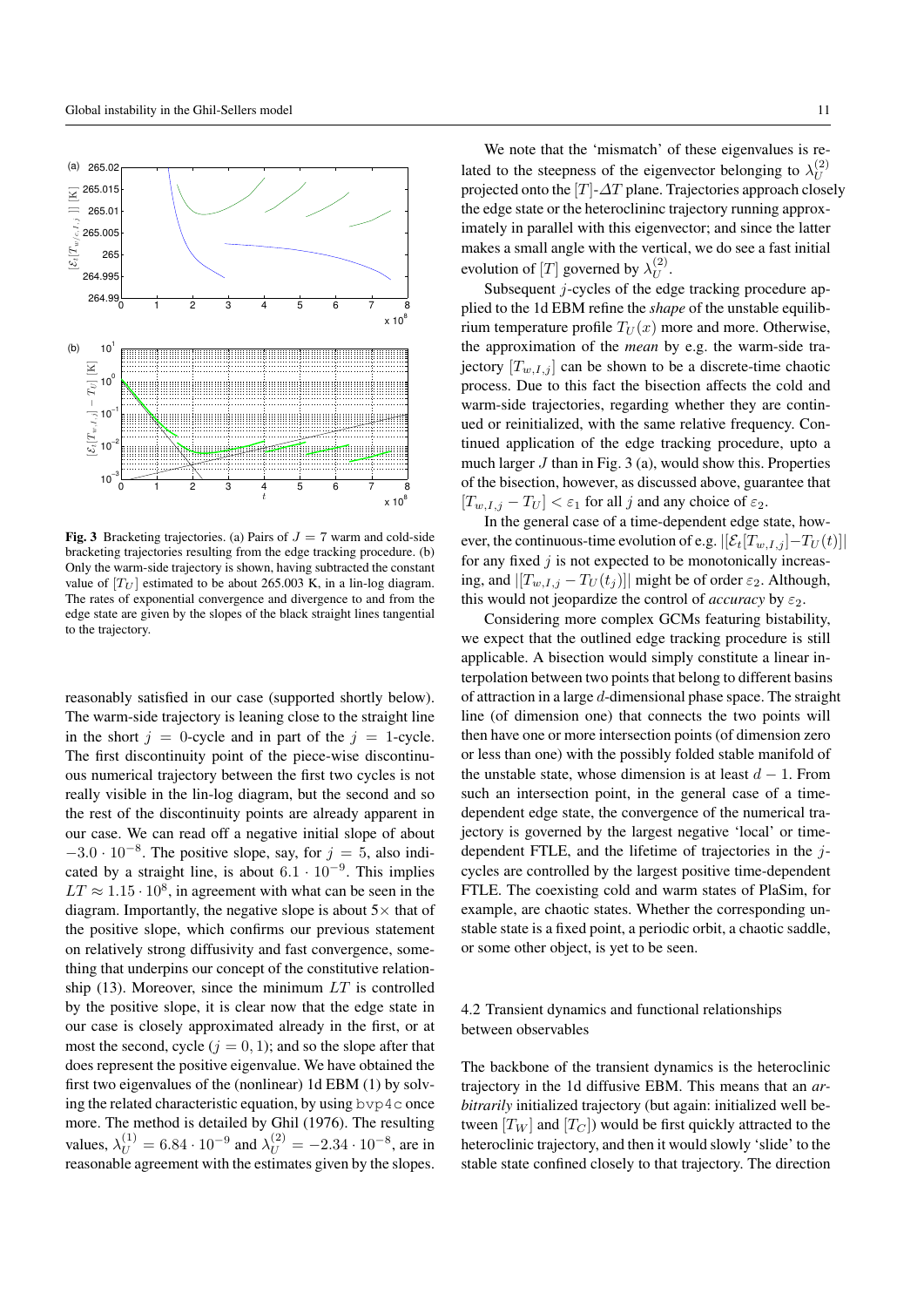|  |  |                                                                               | <b>Table 1</b> Values that four indicator quantities (described in the main |
|--|--|-------------------------------------------------------------------------------|-----------------------------------------------------------------------------|
|  |  | text) take for the warm $(W)$ , cold $(C)$ , and the unstable $(U)$ climates. |                                                                             |

|                                                         | [T] [K] $x _{\alpha=0.5}$ | $\Delta T$ [K] | $\left[\frac{\text{mW}}{\text{K}\text{m}-2}\right]$ |
|---------------------------------------------------------|---------------------------|----------------|-----------------------------------------------------|
|                                                         | 0.70                      | 18.2           | 8.5                                                 |
| $\begin{array}{c c} W & 289.0 \\ U & 265.0 \end{array}$ | 0.39                      | 20.8           | 10.1                                                |
| $C$   231.3                                             | $(\alpha = 0.6)$          | 7.9            |                                                     |

of the quick initial approach of the heteroclinic trajectory is given by the eigenvector belonging to  $\lambda_U^{(2)}$  $U^{(2)}$ , which is the direction of the slowest approach (Tél and Gruiz, 2006), but it is still quick in a strongly diffusive system  $(\lambda_U^{(1)} \ll |\lambda_U^{(2)}|)$  $|U^{(2)}|$ ).

The heteroclinic trajectory can be obtained as a 'byproduct' of the edge tracking procedure in a way that the advancing in phase II is continued even after the  $\varepsilon_2$  degree of separation of the bracketing trajectories. That is, the trajectories seen in Fig. 3 (a) can be extended all the way to the stable states. Figure 4 shows the extended  $J = 7$  pairs of trajectories in terms of the time evolution of the four possible indicator quantities named in Sec. 3. Note that for this picture time is reinitialized to 0 in every new cycles of the edge tracking procedure. We emphasize that it does not matter which of these quantities is actually used for the indicator purpose in the procedure, they all yield the same unstable state. It is shown by hollow circle markers in Fig. 1 (a) alongside the solution found by Matlab's boundary value problem solver bvp4c, indicating a very accurate result. Equilibrium values of the four indicator quantities are compiled in Table 1.

When any two indicator quantities are plotted against one another, the  $J = 7$  curves collapse onto one – as they should, all being closely confined to the same unique heterclinic trajectory. This establishes a functional relationship between the pair. We paired up [T] vs  $x|_{\alpha=0.5}$  and  $\Delta T$  vs  $\dot{s}_{mat}$  in Fig. 5 (a) and (b). As for the first pair, since  $x|_{\alpha=0.5}$ is a reasonable proxy for the (long-time average) ice cap extent, its close relation to  $[T]$  is expected indeed. Previous studies also considered the ice cap extent to determine the tipping point quantitatively. Our figure of  $x|_{\alpha=0.5}$  = 0.39 for the unstable state is in reasonable agreement with the finding of Donnadieu et al (2004) in a coupled oceanatmosphere model of intermediate complexity, such that when the rather sharp crossover of the mean annual see ice cover fraction from 1 to 0 reaches the latitude of about 30◦ North, the model climate switches abruptly to a snowball state. Therefore, if  $[T]$  is governed approximately by a well-defined 0d EBM, then so is  $x|_{\alpha=0.5}$  (at least in a limited range, which does not include the stable cold completely snow covered snowball state). Consequently, if the unstable state is slightly perturbed toward the cold state, then the climate experiences a monotonic or gradual increase of the snow cover; and similarly, a perturbation towards the warm state would initiate a gradual receding of the snow cover.

Considering the other pair of observables, the functional relationship between  $\Delta T$  and  $\dot{s}_{mat}$  is also rather obvious, warranted by the approximation (14). However, in Fig. 5 (b) we observe a sharp turn of the curve on the warm-side branch, which is a not so obvious effect. It is related to the fact that e.g.  $\Delta T$  cannot be simulated by a surrogate 0d EBM, i.e., a single-box model, as mentioned in Sec. 3.1. This is reflected in the transient increase and nonmonotonic evolution of  $\Delta T$  and  $\dot{s}_{mat}$  towards the stable warm state shown in Fig. 4 (c) and (d), respectively. That is, the climate experiences the state of most active heat transport at an intermediate out of dynamical equilibrium state, between the unstable and warm stable equilibria.

It is useful to construct the functional relationship also between  $\Delta T$  and [T], which we called a constitutive relationship in Sec. 3.1. Figure 6 shows this relationship between  $\Delta T$  and  $[T]$  mapped out for the full range of bistability in terms of  $\mu$ , which can be represented as a surface:  $h([T], \Delta T, \mu) = 0$  [refer to Eq. (13)]. A characteristic feature of this surface is that for any fixed  $\mu$  the single maximum of  $\Delta T$  takes place at about  $[T] \approx 270$  K in the full range of bistability. Also more generally, the dependence on  $\mu$  is not strong. The border of the surface on one side is drawn out by the stable warm states depending on  $\mu$  (thick solid red line), and on the opposite side by the stable cold states (thick solid blue line). The 3d parametric curve of any of the equilibria given by e.g.  $\{\Delta T(\mu), [T(\mu)], \mu\}$  we will refer to as the path of the equilibrium state in question. The path of the unstable state is shown by the thick solid green line. This path does not align with the ridge of the surface,  $\max[\Delta T]_{\mu=const.}$  We conclude, therefore, that a transient increase of  $\Delta T$  towards the warm state is possible.

In surface h branches of the heteroclinic trajectories belonging to fixed values of  $\mu$  can be seen as thin blue lines. Let us compare the transient dynamics for different fixed values of  $\mu$ . Starting from the unstable state, triggered by a small perturbation towards the warm state, for larger values of  $\mu$ , which imply smaller  $\Delta T$  initially, the system has to 'climb' more in order to reach the same maximal ∆T (which depends much more weakly on  $\mu$  in comparison e.g. with the paths of equilibria), and then it would descend to a lower value of  $\Delta T$  of the warm state. That is, the larger  $\mu$ is, the 'lengthier' excursion the system has to take in terms of  $\Delta T$ . If the system is initialized arbitrarily, it first quickly goes to the (blue) heteroclinic trajectory, and from then it might or might not have to take an excursion in terms of  $\Delta T$  in order to arrive at the stable state.

In the general case of time-dependent chaotic unstable states, there is a pair of dense sets of trajectories that lead from the unstable to the two different stable states. A skeleton of the chaotic set is constituted by a dense set of periodic points of the saddle type, each of which has one or more unstable directions. Several types of trajectories may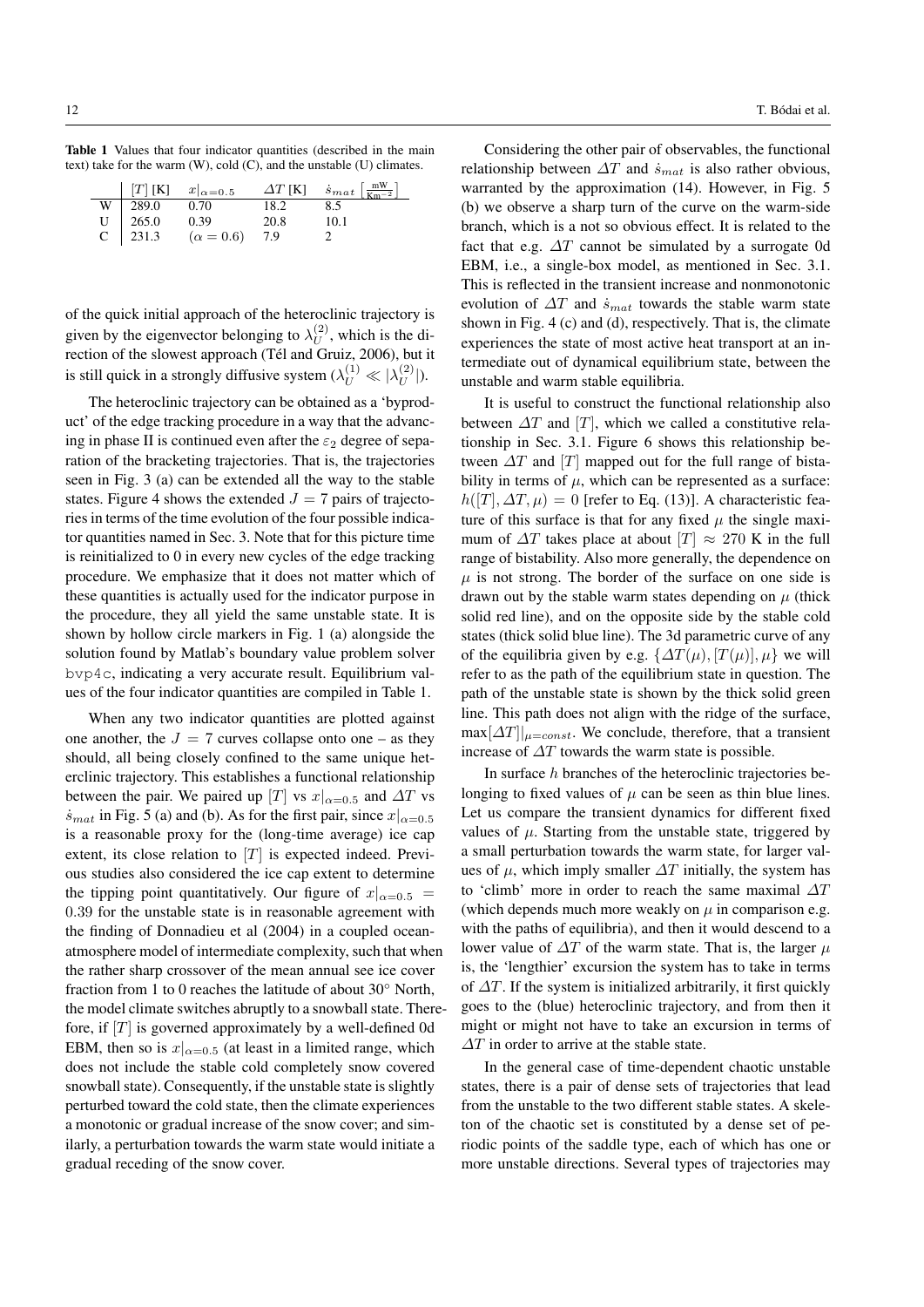

Fig. 4 The evolution of various possible indicator quantities in phase II of the edge tracking, extended all the way to the stable states: (a) average temperature  $[T(x,t)]_0^1$  (b) latitude of an intermediate value of the albedo  $x|_{\alpha=0.5}$  (c) bulk temperature difference between high and low latitudes  $\Delta T$  (d) (specific) material entropy production in the process of meridional heat transport  $s_{mat}$ .  $J = 7$  (color matching) pairs of warm- and cold-side time series for each quantity are shown (although note that the orders of the warm- and cold-side time series do not have to be the same for any pair of the indicator quantities).



Fig. 5 Relationships between observables used as indicator quantities for the edge tracing procedure. Pairs of time series of (a) [T] vs  $x|_{\alpha=0.5}$  or (b)  $\Delta T$  vs  $\dot{s}_{mat}$  from Fig. 4 are plotted together. The position of equilibria are indicated by circular markers. (Note that the cold state could not be defined in terms of  $x|_{\alpha=0.5}$ , because  $\alpha=0.6$  everywhere on the snowball Earth.) Arrow heads indicate the direction of change along branches of the heteroclininc orbit, pointing away from the unstable state.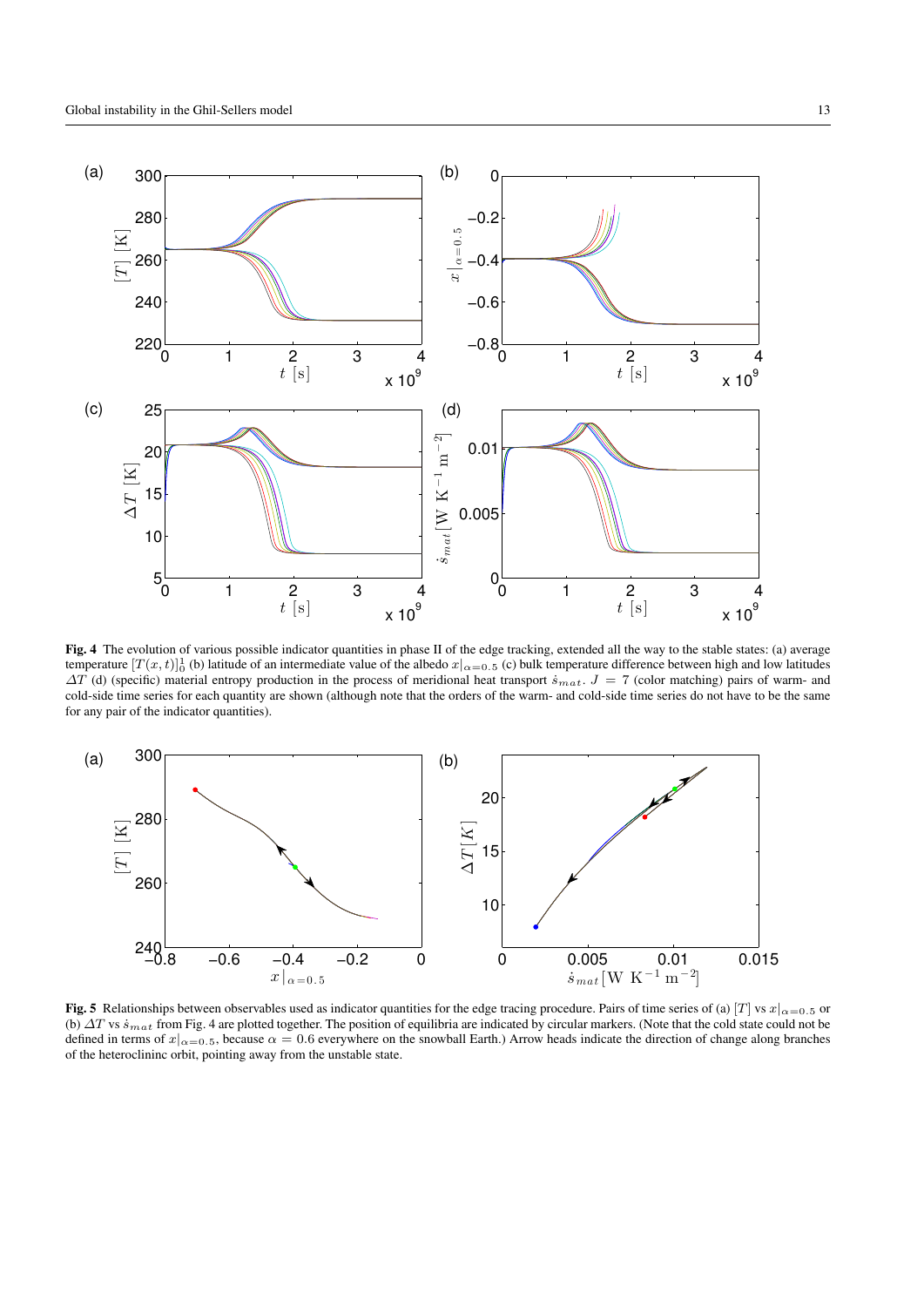

Fig. 6 Constitutive relationship between  $\Delta T$  and [T] (depending only slightly on the solar strength  $\mu$ ) corresponding to the heteroclinic trajectory to which the system very quickly aligns. The surface  $h([T], \Delta T, \mu) = 0$  is mapped out by thin solid (blue) lines; and in the surface thick solid lines mark the steady states. Projections of these latter curves onto planes spanned by the different combinations of two of the three variables are also shown.

be associated with these unstable directions, and here we are concerned with two types that belong to the unstable manifold of the unstable set. Among these a heteroclininc trajectory 'connects' an individual (unstable) periodic point of the unstable set with an/the (unstable) periodic point of one of the attractors. If the attractor is chaotic, another type of trajectory originating from an unstable periodic point (or its immediate vicinity) of the unstable set would approach one of the chaotic attractors and keep winding around it. In summary, a dense set of unstable periodic points of the unstable set are associated with a dense set of unstable directions and associated trajectories. Therefore, a constitutive relationship similar to (13) can be defined only in a statistical sense, as an average over the above described ensemble of dense set of trajectories. In practice we would generate such an ensemble of J numerical trajectories by the continued application of the edge tracking procedure, recording the extended trajectories similar to those in Fig. 4.

#### 4.3 Structural properties

In Fig. 6 projections of the paths of equilibria onto planes spanned by the different combinations of two of the three variables are also shown. Two of them is reproduced in Fig. 7 (a) and (b). The first one is in fact a classical result: the bifurcation diagram for the average temperature with the relative solar strength being the bifurcation parameter; see e.g. Fig. 10.6 of Ghil and Childress (1987) or Fig. 1 of Ghil (2001). A reading of this diagram, aided for this purpose with annotation by Ghil (2001), can be given as follows.

Starting from the present-day climate, if the solar strength  $\mu$  adiabatically decreases, the climate cools (advancing to the left along the red curve), and at a critical point,  $\mu_{w\to c}$ , it tips from a relatively warm state to a cold snowball state. (Note that the tipping trajectory is shown in Fig. 6 approximately as the borderline of the surface: the thin blue line belonging to the smallest value of  $\mu$  represented there.) If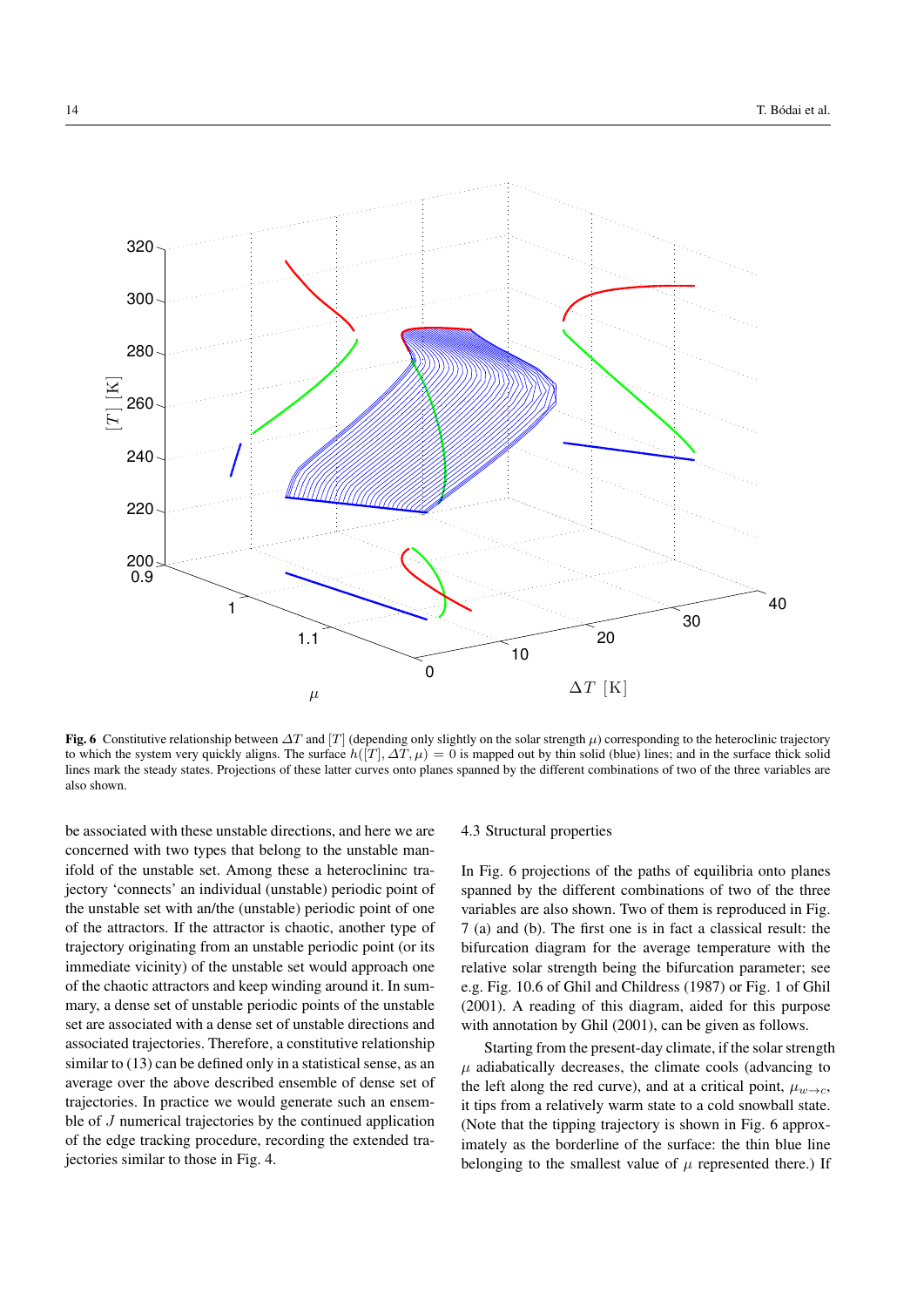now  $\mu$  slowly increases again, the system would not follow the same route back, but the cold climate gradually warms (advancing to the right along the blue curve), upto a point,  $\mu_{c \to w}$ , where the basin of attraction of the cold state vanishes, and then the climate tips from a relatively cold snowball state to a warm state. With  $\mu$  decreasing again, the presentday climate can be 'restored' at the present-day value of  $\mu$ . That is, changing  $\mu$  very slowly in a back-and-forth manner in a range including  $\mu_{w\to c}$  and  $\mu_{c\to w}$ , a hysteresis loop is realized. The slowly forced nonautonomous system is governed by the structural properties of the autonomous system.

At the tipping point  $\mu_{w\to c}$  ( $\mu_{c\to w}$ ) the warm (cold) and the unstable states become identical, and hence the corresponding branches of the bifurcation diagram are connected. In accord with this, the paths of equilibria in the surface  $h$ , shown in Fig. 6, are also connected.

Branches of this bifurcation diagram belonging to the three equilibria, E, are given by three functions:  $[T] = f_E(\mu)$ ,  $E = C, U, W$  for the cold, unstable, and warm states, respectively. The inverse functions of these can be combined into a single function:  $\mu = f^{-1}([T])$ . In Fig. 6 the projection onto the  $\mu$ - $\Delta T$  plane results in a similar bifurcation-like diagram, which is reproduced in Fig. 7 (b). It can be given formally as:  $h(f_E(\mu), \Delta T, \mu) = 0$ ,  $E = C, U, W$ , from which we can construct explicit functions  $\Delta T = \delta_E(\mu)$ . The third possible projection onto the [T]- $\Delta T$  plane is given as:  $g([T], \Delta T) = h([T], \Delta T, f^{-1}([T])) = 0$ , and it is reproduced in Fig. 8.

The use of  $\alpha_{max} = 0.6$ , as opposed to the original value 0.85 used by Ghil (1976), results in substantially increased  $[T]$  in the cold state and a reduced range of bistability. The quadratic tangency locally e.g. at  $\mu_{w\to c}$  is fairly well-visible in Fig. 7 (a). From Eq. (10) it can be derived as follows:

$$
\mu = f^{-1}([T]) \approx \frac{\hat{\sigma}(T_{w \to c})T_{w \to c}^4}{\hat{Q}[1 - \hat{\alpha}(T_{w \to c})]}
$$
  
+ 
$$
\frac{1}{2} \frac{d^2 \mu}{d[T]^2} \Big|_{T_{w \to c}} ([T] - T_{w \to c})^2,
$$
 (19)

where  $T_{w\to c} = f_W(\mu_{w\to c})$ . This feature of a saddle-node type bifurcation is a robust one in the climate model hierarchy, as exemplified for an intermediate complexity GCM PlaSim by Fig. 1 of (Lucarini et al, 2010). Such an observation was made early on by Wetherald and Manabe (1975). We mention that Zaliapin and Ghil (2010) explored the dependence of the position  $\mu_{w\to c}$  of the tipping point and its 'sharpness'  $d^2\mu/d[T]^2|_{T_{w\to c}}$  on another parameter, which can be related most closely to our (maximal) slope max $\left|\frac{d\hat{\alpha}}{T}\right|$ (Strictly speaking the latter is not a parameter, nevertheless, a functional relationship between this and other diagnostic quantities could indeed be constructed.)

The quadratic tangency of the saddle-node bifurcation of [T] is inherited by  $\Delta T$  and  $\dot{s}_{mat}$ , although it is not so obvi-



Fig. 7 Bifurcation diagrams. The dependence of (a) the average temperature  $[T]$  (b) the temperature difference between low and high latitudes  $\Delta T$  and (c) the material entropy production  $\dot{s}_{mat}$  on the relative solar strength  $\mu$  are shown for the three equilibrium solutions of the 1d EBM (1).

ous in Fig. 7 (b) and (c): the respective warm and unstable branches meet in rather sharp points. To see why, first we note that we have a relationship between the slopes through the chain rule of differentiation:

$$
\frac{d\Delta T}{d[T]] \cdot \frac{d\Delta T}{d\mu} = \frac{d\Delta T}{d[T]} \frac{d[T]}{d\mu}.
$$
\n(20)

The connection is provided by the function  $q([T], \Delta T) = 0$ . The sign of the slope at the tipping point  $d\Delta T/d[T]|_{[T]=T_{w\to c}} =$  $(dg/d[T])/ (dg/d\Delta T)|_{([T],\Delta T)=(T_{w\to c},\Delta T_{w\to c})}$ , where  $g(T_{w\to c},\Delta T_{w\to c})$  = 0, determines whether the 'vertical' order of the stable and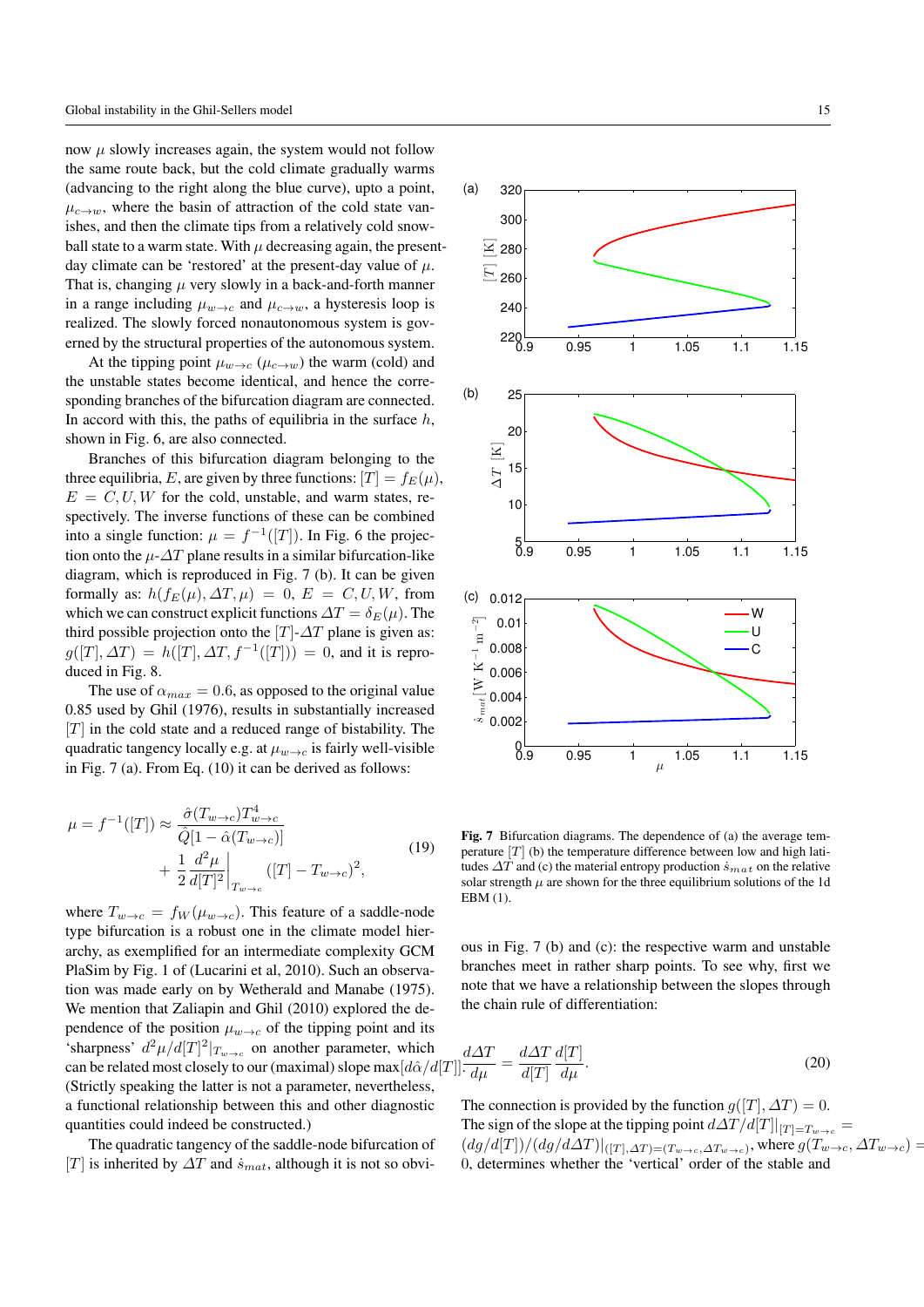

Fig. 8  $\Delta T$  plotted against [T] taken from Fig. 7 (b) and (a), respectively. Three parameter settings are represented:  $\alpha_{max} = 0.5, 0.6,$ and 0.85, which values in this order result in increasing  $[T]$  in the cold state.

unstable branches of the diagram of ∆T with respect to that of  $[T]$  flips in the vicinity of the tipping point. When it does flip,  $\delta_W(\mu)$  ( $\delta_U(\mu)$ ) becomes a convex (concave) function, while  $f_W(\mu)$  ( $f_U(\mu)$ ) remains concave (convex). The bifurcation diagram prompts that  $d\Delta T/d[T]|_{[T]=T_{w\rightarrow c}}$  is negative, however, it should be relatively small because of the sharp tipping point. Indeed Fig. 8 shows that for  $\alpha_{max} = 0.6$ the maximum of  $\Delta T$  occurs very near the tipping point. In the same figure the cases of  $\alpha_{max} = 0.5$  and the original 0.85 are also represented, showing that the slopes  $d\Delta T/d[T]|_{[T]=\mathfrak{R}]}$  iginal  $\alpha_{max}=0.85$  this value happens to be very close have opposite signs, and are not negligible. Accordingly, we observe the opposite vertical order of the  $W$  and  $U$  branches, and the quadratic tangency in both cases is well visible (not shown, although for the original  $\alpha_{max} = 0.85$  qualitatively similar results are shown by Fig. 7 of Ghil (1976) for a similar quantity  $\lim_{t\to\infty} [T(x=0,t)-T(x=1,t)]$ ).

We can extend this analysis to the entropy production. Considering the approximation (14), the slope is obtained as:

$$
\frac{d\dot{s}_{mat}}{d\mu} \approx \frac{\Delta T}{[T]^2} \left[ 2\hat{k}([T]) \left( \frac{d\Delta T}{d[T]} - \frac{\Delta T}{[T]} \right) + \Delta T \frac{d\hat{k}}{d[T]} \right] \frac{d[T]}{d\mu}.
$$
\n(21)

This reveals that the flipping of the stable and unstable branches, when varying e.g.  $\alpha_{max}$ , is controlled not only by the sign of the slope  $d\varDelta T/d[T]|_{[T]=T_{w\to c}},$  but also by the ratio  $\varDelta T/[T]$ and by the slope  $\hat{dk}/d[T]|_{[T]=T_{w\to c}}$ . However, the latter is negligible here, and also  $\Delta T/[T]$  is a relatively small value typically, and so the vertical order of the  $W$  and  $U$  branches of the diagrams of  $\Delta T$  and  $\dot{s}_{mat}$  are always the same, except

for a very short range of  $\alpha_{max}$ . The diagrams for  $\alpha_{max}$  = 0.6 in Fig. 7 (b) and (c) admit the same vertical order. Furthermore, these diagrams are very similar overall, in the whole range of bistability.

With  $\alpha_{max} = 0.6$  in a large portion of the range of bistability, for about  $\mu < 1.07$ , the unstable climate is more out of thermodynamic equilibrium than the corresponding stable climates, e.g.  $\delta_U(\mu) > \delta_W(\mu)$ , which is an interesting contrast to the behavior in terms of the mean temperature, namely,  $f_U(\mu) < f_W(\mu)$  for any  $\mu \in [\mu_{w \to c}, \mu_{c \to w}]$ . With  $\alpha_{max} = 0.5$  the stable warm climate is more out of thermodynamic equilibrium than the unstable climate for any  $\mu$ (not shown),  $\delta_U(\mu) < \delta_W(\mu)$ , which is already similar to the unchanged relation  $f_U(\mu) < f_W(\mu)$ . It is unchanged since  $[T]$  is still governed by a well-defined 0d EBM. However, from the point of view of the transient dynamics,  $\Delta T$ does not behave similarly to [T] even with  $\alpha_{max} = 0.5$ , since during the transient much larger thermodynamic disequilibrium is possible than in the stable warm state, similarly as with  $\alpha_{max} = 0.6$  shown by Fig. 6. That is, in neither of these two cases can a 0d EBM for  $\Delta T$  be well-defined. This feature is a robust one in a large range of  $\alpha_{max}$ , which includes the original value 0.85. However, the position of the (green) path of the unstable solutions in the surface  $h$  varies considerably with  $\alpha_{max}$ . Accordingly, a transient increase of ∆T occurs sometimes towards not the warm but the cold state. For some values of  $\alpha_{max}$  there exists a critical value of  $\mu$  where the unstable path crosses the ridge of  $h$ , and so no transient increase will occur in either direction. For the to the present day value of  $\mu = 1$ . Consequently, the warmto-cold B-tipping at  $\mu_{w\to c} < 1$  would start with a transient increase of  $\Delta T$  in this model.

#### 5 Summary and discussion

In this paper we applied the so-called edge tracking technique to find the unstable solution of a geophysical problem, namely, that of a diffusive 1d energy balance climate model (EBM), the Ghil-Sellers model. The original PIMtriple algorithm is applicable generally in order to construct long trajectories on a nonattracting dynamical object, e.g., a chaotic saddle. The edge tracking algorithm is a more efficient version of it involving an iterative bisection procedure, which can be used when the unstable solution is due to bistability in the system, or, when a scalar quantity can indicate the type of flow regime that the trajectory is exploring temporarily. The unstable solution in the latter more general situation – separating different regimes – is referred to as an 'edge state'. The edge tracking algorithm was proposed and successfully applied to various shear flow problems by Eckhardt and co-workers. It has been applied now for the first time to a geophysical problem featuring bistability. The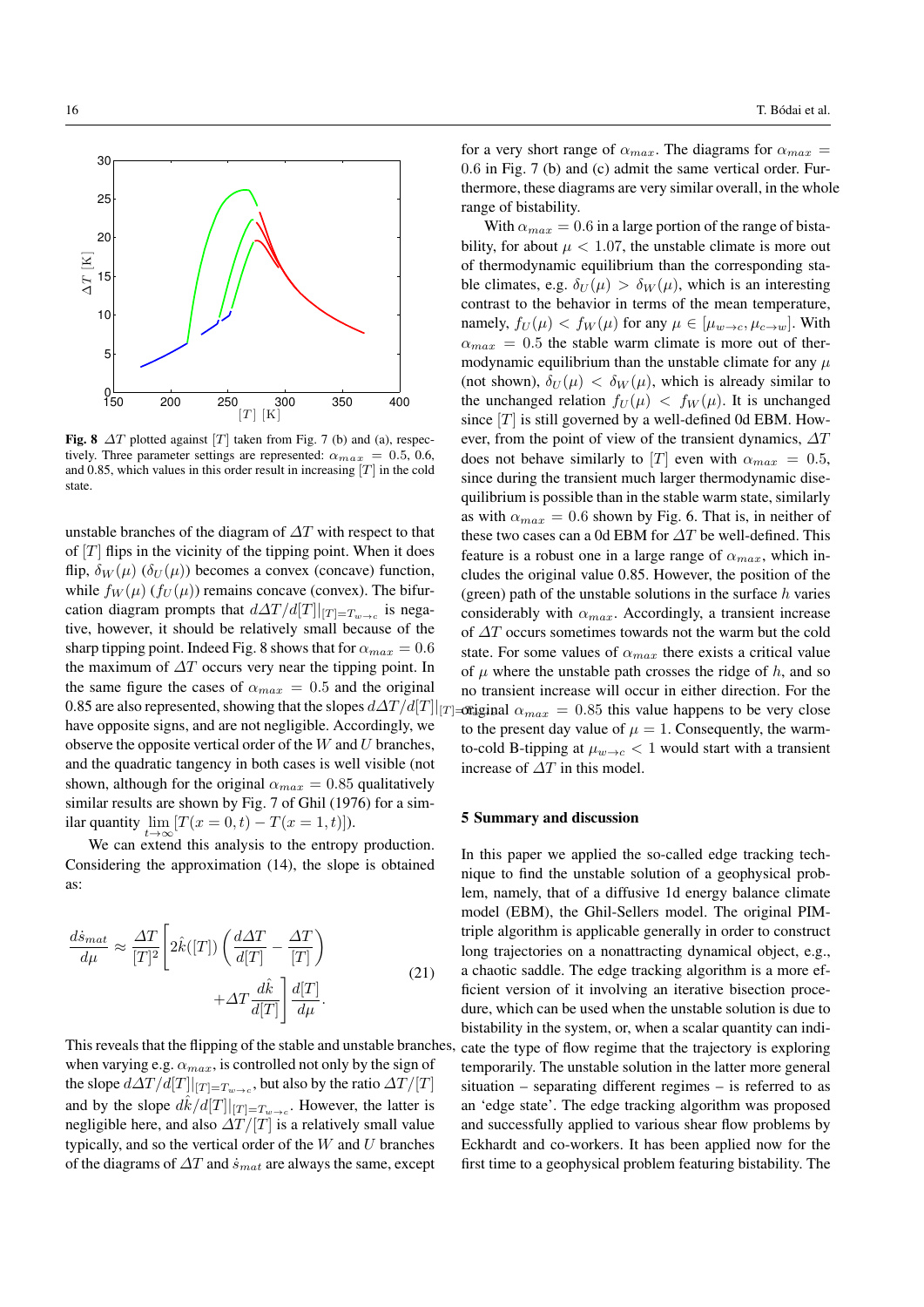unstable solution of the 1d EBM can be found also by a boundary value problem solver algorithm. This possibility provides us a reference solution, against which the solution obtained by edge tracking can be compared. In the examined cases we found excellent agreement.

We examined the influence of tolerance parameters of the algorithm on its robustness, efficiency, and the error of approximation. We find, for example, that a too stringent tolerance of bracketing the stable manifold of the unstable state would make the procedure inefficient, and in fact taking a single bisection, i.e., avoiding iteration completely, would be most efficient in our case – and in most practical cases, presumably. Furthermore, we find that in the strongly diffusive 1d EBM the convergence to the edge state is very fast, and so the approximation does not improve already from the second cycle of the iterative/cyclic edge tracking procedure (assuming reasonable tolerances imposed).

A related effect to the fast convergence is the rapid approach of the heteroclinic trajectory, which connects the unstable state (saddle fixed point) with a stable state (node fixed point), by arbitrarily initialized trajectories, whereby they would approach the stable state subsequently evolving slower and closely confined to the heteroclinic trajectory. The unique heteroclininc trajectory, which is of dimension one, thus, dictates a functional relationship between any pair of observables (prognostic or diagnostic) after a short transient time. We called such a relationship between the average temperature [T] and the temperature difference  $\Delta T$ between high and low latitudes a climate constitutive relationship. The difference  $\Delta T$  is a simple measure of thermodynamic disequilibrium, the characterization of which is another main goal of the present analysis. We found that  $\Delta T$ has a single maximum as a function of  $[T]$  at about 270 K, which is approximately unchanged within the whole range of bistability with respect to the solar strength  $\mu$ . The investigation of this interesting behavior is a subject of ongoing research. It has to do with the fact that at about this temperature water freezes, with which the albedo changes abruptly, and since it is the average temperature concerned, the maximal transport occurs when about half of the planet is snow-covered (averaging over a year). As  $[T_U]$  of the unstable state, in contrast, depends considerably on  $\mu$ , a transient increase and nonmonotonic evolution of  $\Delta T$  towards a stable state – unlike the evolution of  $[T]$  – is a typical behavior.

We constructed bifurcation diagrams, representing structural properties of the system, in terms of  $[T]$  and, as new result,  $\Delta T$  and a related quantity  $\dot{s}_{mat}$ , the material entropy production in the course of meridional heat transport – another measure of thermodynamic disequilibrium. In these diagrams, beside the branches of the two stable solutions, the third branch of the unstable solutions, which connects the two other branches at the tipping points, is also present. At the warm-to-cold tipping point we observe a quadratic



Fig. 9 Thermodynamic disequilibrium properties in PlaSim. (a) Longtime average temperature difference  $\overline{\Delta T}$  between similar boxes to those defined for the 1d EBM, based on extrapolated temperature values on the 1000 hPa (or sea surface) level. (b) Long-time average entropy production in the course of horizontal  $(H)$  processes. The model configuration was adapted from Boschi et al (2013), and a fixed CO<sub>2</sub> concentration of 360 ppm was considered.

tangency of the warm  $(W)$  and unstable  $(U)$  branches of  $[T_{W/U}(\mu)]$ , and this is inherited by those of  $\Delta T_{W/U}(\mu)$  and  $\dot{s}_{mat,W/U}(\mu)$  for realistic values of the maximal albedo  $\alpha_{max}$ of snow. However, the vertical order of  $\Delta T_W(\mu)$  and  $\Delta T_U(\mu)$ is reversed relative to that of  $[T]_W(\mu)$  and  $[T]_U(\mu)$  at the warm-to-cold tipping point for large enough realistic values of  $\alpha_{max}$ . This applies also to  $\dot{s}_{mat}$ . Accordingly,  $\Delta T_W(\mu)$  is a convex and decreasing function near the tipping point. This feature, characterized also by a negative slope  $d\Delta T/d[T]$ seen in Fig. 8, reflects the effect of polar amplification, first studied by Budyko (1969) and Sellers (1969) in EBMs, and by Wetherald and Manabe (1975) in an intermediate complexity GCM. We note that as a result of some parameter change, e.g.  $\alpha_{max}$  decreased to 0.5, the path that crosses the ridge of the surface h shown in Fig.  $6 - in$  the spirit of the discussion at the end of Sec. 4.3 – can be that of the stable warm states (instead of the unstable ones). Consequently,  $\Delta T_W(\mu)$  becomes nonmonotonic, implying that between the tipping point and the value of  $\mu$  where the maximum of  $\Delta T_W(\mu)$  occurs, there is no polar amplification, but it is in fact reversed.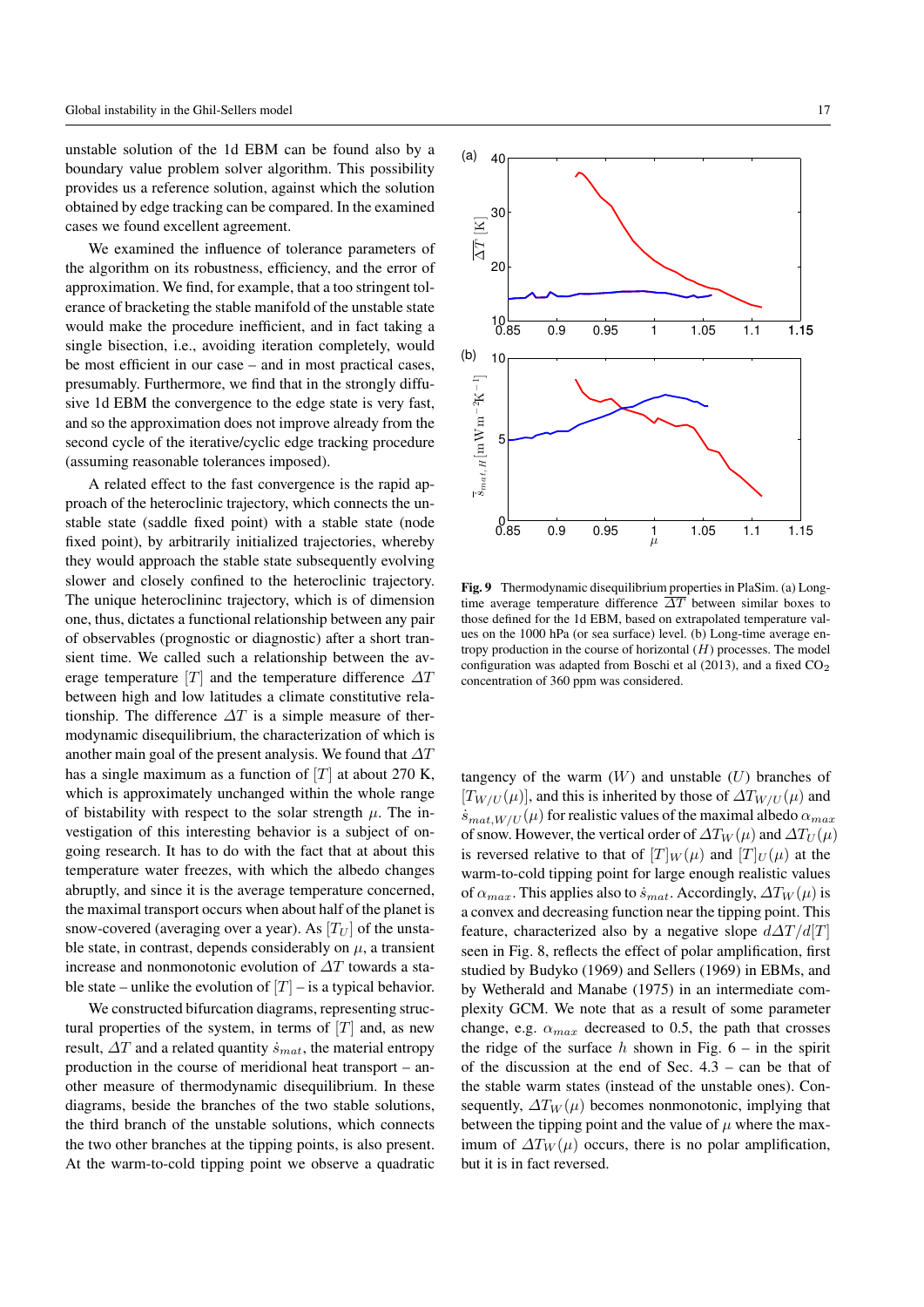It is interesting to observe that the simple 1d EBM considered in this study captures, at least qualitatively, some of the features of the much more complex PlaSim model. As noted earlier, the dependence of  $[T]$  on  $\mu$  in the cold and warm states is similar to what was reported for PlaSim [compare Figs. 1 of (Lucarini et al, 2010) and 7 (a)]. Figure 9 (a) shows the long-term average of the  $\mu$ -dependence of the difference  $\overline{\Delta T}$  between the sea surface temperatures of the high and low latitudes of PlaSim, which has a good degree of correspondence with what is shown in Fig. 7 (b). Considering the entropy production  $\dot{s}_{mat}$  in Fig. 7 (c), on the other hand, one may be confused by the fact that it decreases with  $\mu$  in the warm state, whereas the opposite was reported for PlaSim [Fig. 4 (a) of (Lucarini et al, 2010)]. The EBM used here is not able to capture vertical processes, which, as discussed by Pascale et al (2012), give the strongest contribution to the entropy production. If now one computes in PlaSim, following Lucarini et al (2011), the contribution to the entropy production due to large scale horizontal processes, one obtains a bifurcation diagram [Fig. 9 (b)] which has again qualitative similarities with the one in Fig. 7 (c).

As the convexity properties of the bifurcations diagrams for PlaSim in Fig. 9 (a) and (b) are hard to be determined, the vertical order of their  $W$  and  $U$  branches is not really possible to guess even in the vicinity of the tipping point. Our objective for future research is to construct these diagrams complete with the unstable  $U$  branches, applying the edge tracking technique. The relative dissimilarity of these diagrams (showing at least the stable branches), in comparison with the similarity of the corresponding diagrams of the EBM in Fig. 7 (b) and (c), is another sign of the relative complexity of PlaSim over the 1d EBM.

A further limitation of the EBM is that the thermodynamic efficiency (Lucarini, 2009b), another measure of nonequi-instability determines the variability of nonautonomous comlibrium thermodynamics, cannot be defined in its terms, since the fluid dynamics is eliminated from the model, or in other words, it is not explicitly represented. In PlaSim, however, the thermodynamic efficiency can be evaluated, and it was found to increase before both the warm-to-cold and the coldto-warm tipping (see Fig. 3 (a) of (Lucarini et al, 2010)). Since the unstable branch connects the stable branches at the tipping points, it is reasonable to think, then, that the atmosphere under the unstable climate is a more efficient thermal engine than under either the warm or the cold stable climates, everywhere in the range of bistability. Whether this is the case is yet to be seen, once the unstable climate states are successfully constructed by the edge tracking technique. Then, it would be also an interesting question whether a maximal efficiency is achieved in a nonequilibrium dynamical state, like  $\Delta T$  of the 1d EBM, or, whether a constitutive relationship between the efficiency and some global average temperature has more complex characteristics than just a single maximum. The following observation can also

be made regarding the bifurcation diagram shown in Fig. 3 (a) of (Lucarini et al, 2010). At either of the tipping points locally no quadratic tangency of the stable branches can be seen – unlike the situation with the total entropy production shown in Fig. 4 (a) of (Lucarini et al, 2010). This makes any guess about the unstable branch harder, and thereby further motivates the search for the unstable states in PlaSim.

Another line of our interests for future work is concerned with the response (Lucarini, 2009a; Lucarini and Sarno, 2011) of the climate system near a tipping point. We will investigate nonlinear terms of the response, expected to be influenced substantially by the nearby unstable state.

Before attempting to construct the edge states by applying the edge tracking technique for a full climate model, in an ongoing work we try to do just that for a bistable Earthlike but dry model atmosphere realized by the software suite the 'Portable University Model of the Atmosphere' (PUMA), which constitutes the dynamical core of PlaSim. We represent the negative feedback mechanism that creates bistability by a phenomenological model of the ice-albedo feedback, specifying the surface albedo by a suitable function of the surface temperature. Following that we will do the same with PlaSim. Possible challenges with that include the interpolation between supersaturated and unsaturated moist states when bisecting.

Earth-like planets of different orbital parameters, in particular: the ratio of the lengths of the day and the year, exhibit substantially different multistability properties (Lucarini et al, 2013; Boschi et al, 2013). It seems to be of great interest, in perspective, to investigate such structural changes by using the edge tracking method.

Here, by finding and characterizing unstable solutions, we wish also to initiate work on the understanding how global plex systems like climate.

Acknowledgements The authors would like to thank Tobias Kreilos and Salvatore Pascale for stimulating exchanges, and Tamás Tél for reading our manuscript. Numerous constructive comments by Michael Ghil to our manuscript submission helped greatly to improve the quality of our work; and we thank another anonymous reviewer for calling our attention to the relevant publication by Dijkstra and Weijer (2005). The presented work is part of the project NAMASTE – Thermodynamics of the Climate System, which is supported financially by the European Research Council, under grant agreement No. 257106. Support of the Excellence Cluster 'Integrated Climate System Analysis and Prediction' (CliSAP) at the University of Hamburg is also acknowledged.

#### A Phase III of the edge tracking procedure

After advancing the profiles in phase II of the edge tracking procedure (described in Sec. 3.2) it might be the case that if we restart the simulation and further advance the profiles (were we to proceed with phase I), both of them end up with the same climate. This can happen if an adaptive time step (and/or implicit) integrator is used, such as e.g. Matlab's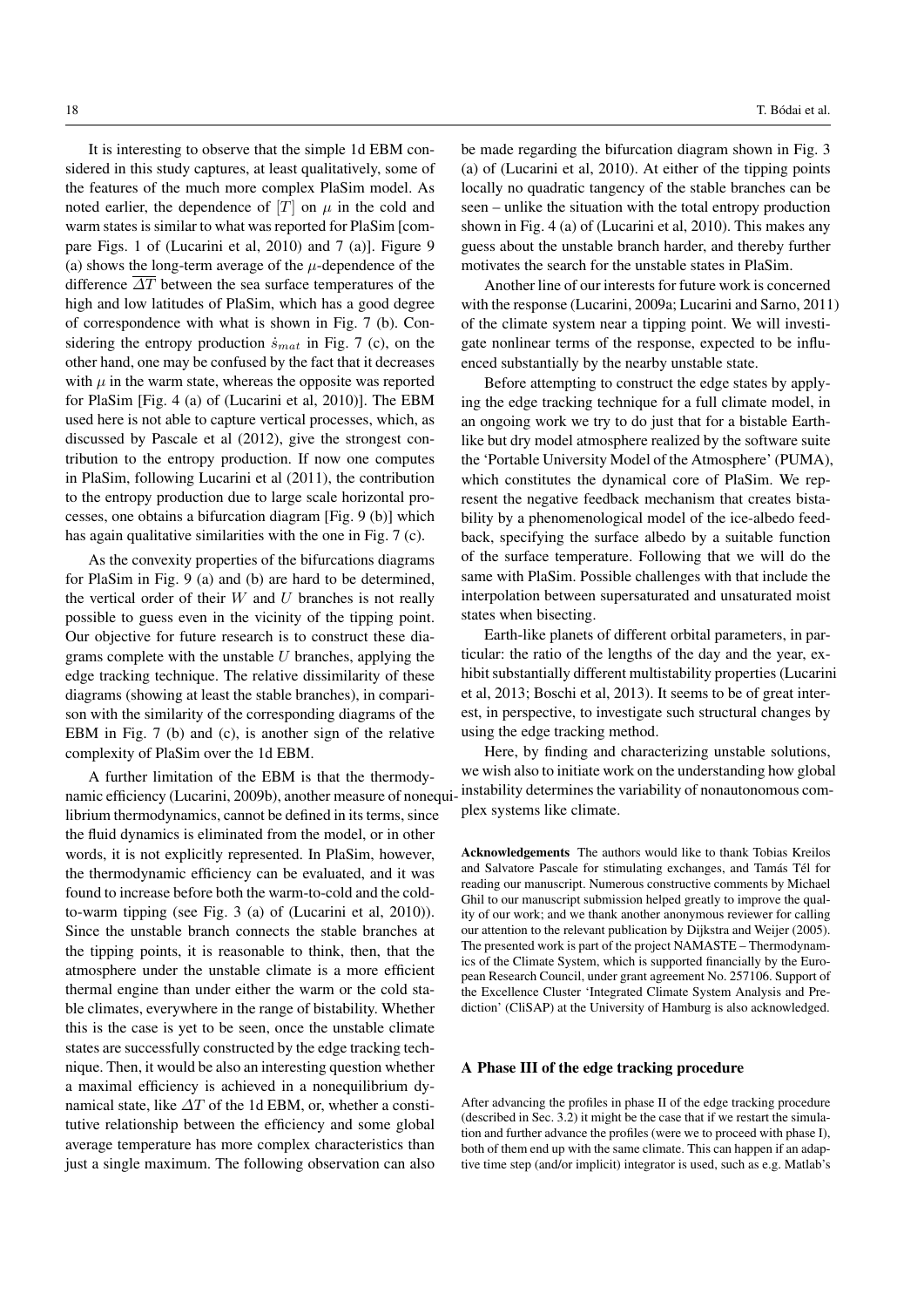pdepe, which initiates the integration with an algorithm other than that is used for the rest of the integration procedure. In the vicinity of the edge or its stable manifold, trajectories are very sensitive to perturbations regarding the outcome. Changing the integrator scheme at arbitrary times (extrinsic to the treated dynamical system) is a kind of numerical perturbation, which is enough to change the outcome when the simulation is interrupted and restarted. This can be expressed in a way that the numerical evolution operator is a nonautonomous twotime operator:  $\mathcal{E}_{t_1,t_2}^*[\cdot], t_1 < t_2$ . Given certain resolutions in space and time for the numerical solution, a too small choice for  $\varepsilon_2$  will result in the described problem.

If for example  $\mathcal{E}^*_{t_{j+1},t}[\mathcal{E}^*_{t_j,t_{j+1}}[T_{c,I,j}]]$  ends up with the warm climate, then it is reinitialized with the subtraction of a small constant number,  $T_{c,0,j+1} = \mathcal{E}_{t_j,t_{j+1}}^*[T_{c,I,j}] - \varepsilon_3$ , and we check if it fixes the problem, i.e., if  $\mathcal{E}^*_{t_{j+1},t}[\mathcal{E}^*_{t_j,t_{j+1}}[T_{c,I,j}]-\varepsilon_3]\longrightarrow T_C$  for  $t \longrightarrow \infty$ . If not, then the incremental negative correction is applied again,  $T_{c,0,j+1} = \mathcal{E}^*_{t_j,t_{j+1}}[T_{c,I,j}] - 2\varepsilon_3$ , and it is repeated until the problem is fixed. A robust choice can be  $\varepsilon_3 = \varepsilon_2$ , but it may be different from the computationally most efficient choice.

We note that as an alternative strategy, the error tolerance of the numerical integrator can be set stringently enough, depending on  $\varepsilon_2$ , that the original problem would not present itself at all. It is yet to be seen which strategy is more efficient, provided that the same accuracy is achieved.

#### B Phase portrait

The *phase portrait* of a dynamical systems is usually represented by a collection of trajectories that sample the various different regimes (types of trajectories) featured by the system. Here we wish to supplement the discussion in the core text by a visual display of some of the concepts mentioned there. Figure 10 (a) shows the 'skeleton' of the phase portrait of the 1d EBM projected onto the 2D [T]- $\Delta T$ plane. For this we use the longest-lived 200 trajectories out of an ensemble of  $N = 10^6$  trajectories, which were initialized by a random perturbation of the stationary unstable temperature profile:  $T_n(x) =$  $T_U(x) + \delta \xi_n(x)$ ,  $n = 1, \ldots, N$ , where, for each  $n, \xi_n(x)$  may be a uniformly distributed white noise process of zero mean and unit variance, and  $\delta$  is the perturbation strength, set to be  $\delta = 15$  for this exercise. We note that in our numerics for the different  $(l)$  gridpoints uncorrelated random numbers  $\xi_{n,l}$  were generated, with which  $T_{n,l} = T_{U,l} + \delta \xi_{n,l}$ . As part of the initialization of the numerical integration, derivatives of the profile in the gridpoints are obtained by Matlab's pdeval, which, just like pdepe, assumes a second order approximation of the solution in the gridpoints. That is, the perturbed initial conditions are in fact assumed to be continuous and smooth, unlike white noise.

Since these are the exponentially few longest-lived trajectories used, we know that initially they stayed very near the *basin boundary*, and so the initial ensemble gives a numerical representation of the basin boundary not far from the *unstable saddle-type fixed point*. Panel (a) shows that it is a steep, nearly vertical line – at least in the explored region not far from the saddle point – which means that it is dominantly [T] that determines which *stable node-type fixed point* the system ends up with upon perturbing the unstable solution. (This property is epitomized by 0d EBMs.) The steep line of the basin boundary, being one and the same object as the *stable manifold* of the saddle point, aligns with the second *eigenvector* of the 2-DOF model, which latter is the same – with appropriate parametrization of the 2-DOF model – as the second eigenvector of the 1d EBM projected onto the plane. However, as the initial ensemble is generated by noise perturbations, its members populate the infinite-dimensional *phase space* (which is limited in the numerics by the coarsegraining). Therefore, the basin boundary is also infinite-dimensional, and so its projection onto the 2D [T]- $\Delta T$  plane is actually area-filling. This is seen in the magnified views in panels

(b)-(c). Further magnification in panels (d)-(e) reveals that during their relatively long lifetime the trajectories 'become low-dimensional' (d), whereby trajectories eventually going to e.g. the cold climate line up on the cold side of the second eigenvector. (In the course of becoming low-dimensional trajectories also become less 'curly'.) Clearly, the closer the trajectory to the eigenvector, the longer it lives; and the longest-lived cold- and warm-side trajectories bracket the saddle point the tightest, where they turn very sharply (e).

One can follow the ensemble of long-lived trajectories in time. They approach the saddle point moving along its stable manifold, along a relatively straight line in our case. The ensemble assumes its smallest size at about the time when each trajectory approaches the (sole) saddle point most closely in the course of its evolution. (When the saddle set is a fractal set, the time of closest approach is indicated by an emerging clear double-fractal characteristic of the ensemble – not by its small size.) By this time the trajectories are necessarily close also to the *unstable manifold* of the saddle point, which is identical with the (sole) *heteroclininc orbit* in our case, and hereafter they move on, towards the stable fixed points, along this unstable manifold. Therefore, snapshots of the ensemble at-, before-, and after the closest approach can represent the saddle point, and its stable and unstable manifolds, respectively. This is referred to as Sprinkler's method (Tél and Gruiz, 2006). These snapshots are shown in panel (f). In addition to the directions of the eigenvectors giving the inclinations of the manifolds at the saddle point, we can extract information also about the eigenvalues. The spread of the first snapshot is about 5 times that of the third snapshot, taken at times equally separated from the second snapshot (not visible because of the relatively small size of the ensemble), which ratio agrees with that of the eigenvalues provided in Sec. 4.1.

#### References

- Ashwin P, Wieczorek S, Vitolo R, Cox P (2012) Tipping points in open systems: bifurcation, noise-induced and rate-dependent examples in the climate system. Phil Trans R Soc A 371(1962):1166–1184
- Berry FAJ, Bollay E, Beers NRe (1945) Handbook of Meteorology. McGraw-Hill
- Bódai T, Károlyi G, Tél T (2011) Fractal snapshot components in chaos induced by strong noise. Phys Rev E 83:046,201, DOI 10.1103/PhysRevE.83.046201, URL http://link.aps.org/ doi/10.1103/PhysRevE.83.046201
- Bódai T, Altmann EG, Endler A (2013) Stochastic perturbations in open chaotic systems: Random versus noisy maps. Phys Rev E 87:042,902, DOI 10.1103/PhysRevE.87.042902, URL http:// link.aps.org/doi/10.1103/PhysRevE.87.042902
- Bordi I, Fraedrich K, Sutera A, Zhu X (2013) On the effect of decreasing  $CO<sub>2</sub>$  concentration in the atmosphere. Climate Dynamics 40(3-4):651–662, DOI 10.1007/s00382-012-1581-z, URL http: //dx.doi.org/10.1007/s00382-012-1581-z
- Boschi R, Lucarini V, Pascale S (2013) Bistability of the climate around the habitable zone: A thermodynamic investigation. Icarus 226(2):1724 – 1742, DOI http://dx.doi.org/10.1016/ j.icarus.2013.03.017, URL http://www.sciencedirect. com/science/article/pii/S0019103513001309
- Budyko MI (1969) The effect of solar radiation variations on the climate of the earth. Tellus 21(5):611–619, DOI 10.1111/ j.2153-3490.1969.tb00466.x, URL http://dx.doi.org/10. 1111/j.2153-3490.1969.tb00466.x
- Dakos V, Scheffer M, van Nes EH, Brovkin V, Petoukhov V, Held H (2008) Slowing down as an early warning signal for abrupt climate change. Proceedings of the National Academy of Sciences 105(38):14,308–14,312, DOI 10.1073/pnas.0802430105, URL http://www.pnas.org/content/105/38/14308. abstract, http://www.pnas.org/content/105/38/ 14308.full.pdf+html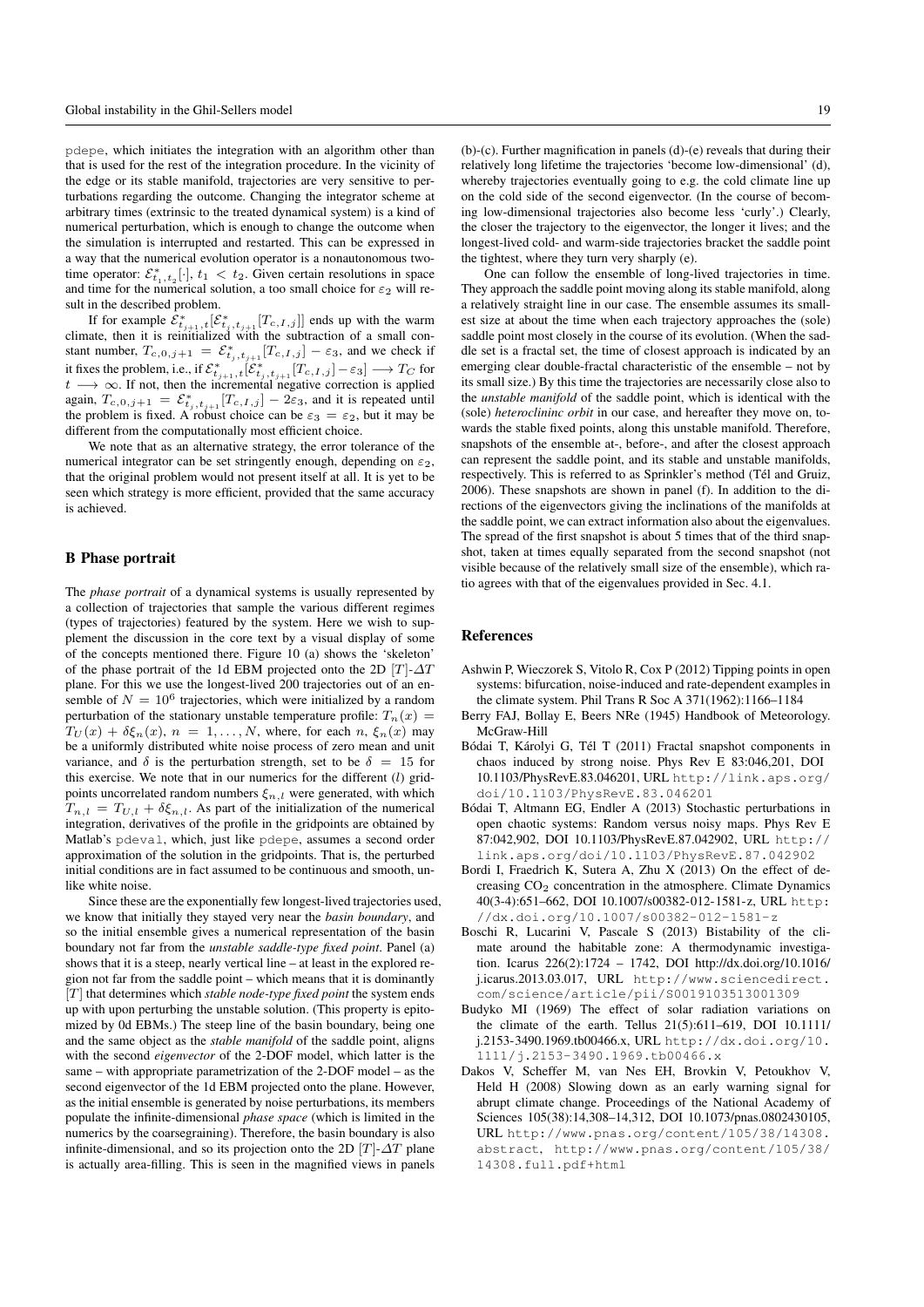

Fig. 10 Phase portrait of the 1d EBM ( $\mu = 1$ ,  $\alpha_{max} = 0.6$ ) projected onto the [T]- $\Delta T$  plane. The phase portrait (a) shows the stable fixed point solutions highlighted by markers in the end of the respective branches of the heteroclinic orbit; at the intersection point of the latter with the nearly vertical basin boundary situated is the unstable (saddle-type) fixed point. A series of zooms (b)-(e) around this saddle point is provided to give further insight explained in the text. The (ratio of the) time scales belonging to the stable and unstable manifolds of the saddle point is indicated by two snapshots of the used trajectories taken the same time (chosen to be  $2.352 \times 10^8$  sec) before and after the time instant when the ensemble assumes the smallest size (at  $2.364 \times 10^8$  sec) (f).

- Dijkstra HA (2005) Nonlinear Physical Oceanography. Springer, Dordrecht
- Dijkstra HA, Weijer W (2005) Stability of the global ocean circulation: Basic bifurcation diagrams. Journal of Physical Oceanography 35(6):933–948, DOI 10.1175/JPO2726.1, URL http://dx. doi.org/10.1175/JPO2726.1
- Dijkstra HA, Wubs FW, Cliffe AK, Doedel E, Dragomirescu IF, Eckhardt B, Gelfgat AY, Hazel AL, Lucarini V, Salinger AG, Phipps ET, Sanchez-Umbria J, Schuttelaars H, Tuckerman LS, Thiele U (2014) Numerical bifurcation methods and their application to fluid dynamics: analysis beyond simulation. Commun Comput Phys 15:1–45
- Ditlevsen PD, Johnsen SJ (2010) Tipping points: Early warning and wishful thinking. Geophysical Research Letters 37(19):n/a– n/a, DOI 10.1029/2010GL044486, URL http://dx.doi.org/ 10.1029/2010GL044486
- Donnadieu Y, Ramstein G, Fluteau F, Roche D, Ganopolski A (2004) The impact of atmospheric and oceanic heat transports on the seaice-albedo instability during the neoproterozoic. Climate Dynamics 22(2-3):293–306, DOI 10.1007/s00382-003-0378-5, URL http: //dx.doi.org/10.1007/s00382-003-0378-5
- Dwyer HA, Pettersen (1973) Time-dependent global energy modeling. J Appl Meteor 12:36–42
- Faranda D, Lucarini V, Manneville P, Wouters J (2012) On using extreme values to detect global stability thresholds in multi-stable systems: The case of transitional plane Couette flow. arXiv:12110510 [mathDS]
- Fraedrich K (2012) A suite of user-friendly global climate models: Hysteresis experiments. The European Physical Journal Plus 127(5):1–9, DOI 10.1140/epjp/i2012-12053-7, URL http:// dx.doi.org/10.1140/epjp/i2012-12053-7
- Freidlin MI, Wentzell AD (1984) Random Perturbations of Dynamical Systems. Springer, New York
- Ghil M (1976) Climate stability for a Sellers-type model. J Atmos Sci 33:3–20
- Ghil M (2001) Hilbert problems for the geosciences in the 21st century. Nonlinear Processes in Geophysics 8(4/5):211– 211, DOI 10.5194/npg-8-211-2001, URL http://www. nonlin-processes-geophys.net/8/211/2001/
- Ghil M, Childress S (1987) Topics in Geophysical Fluid Dynamics: Atmospheric Dynamics, Dynamo Theory, and Climate Dynamics. Springer-Verlag, New York
- Grassl H (1981) The climate at maximum entropy production by meridional atmospheric and oceanic heat fluxes. Quarterly Journal of the Royal Meteorological Society 107(451):153–166, DOI 10.1002/qj.49710745110, URL http://dx.doi.org/ 10.1002/qj.49710745110
- de Groot SR, Mazur P (1969) Non-equilibrium thermodynamics. North-Holland Publishing Company, Amsterdam-London
- Hoffman PF, Kaufman AJ, Halverson GP, Schrag DP (1998) A Neoproterozoic Snowball Earth. Science 281(5381):1342– 1346, DOI 10.1126/science.281.5381.1342, URL http: //www.sciencemag.org/content/281/5381/1342. abstract, http://www.sciencemag.org/content/ 281/5381/1342.full.pdf
- Iansiti M, Hu Q, Westervelt RM, Tinkham M (1985) Noise and chaos in a fractal basin boundary regime of a josephson junction. Phys Rev Lett 55:746–749, DOI 10.1103/PhysRevLett.55.746, URL http://link.aps.org/doi/10.1103/PhysRevLett. 55.746
- Jabri Y (2003) The Mountain Pass Theorem, Variants, Generalizations and Some Applications. Cambridge University Press